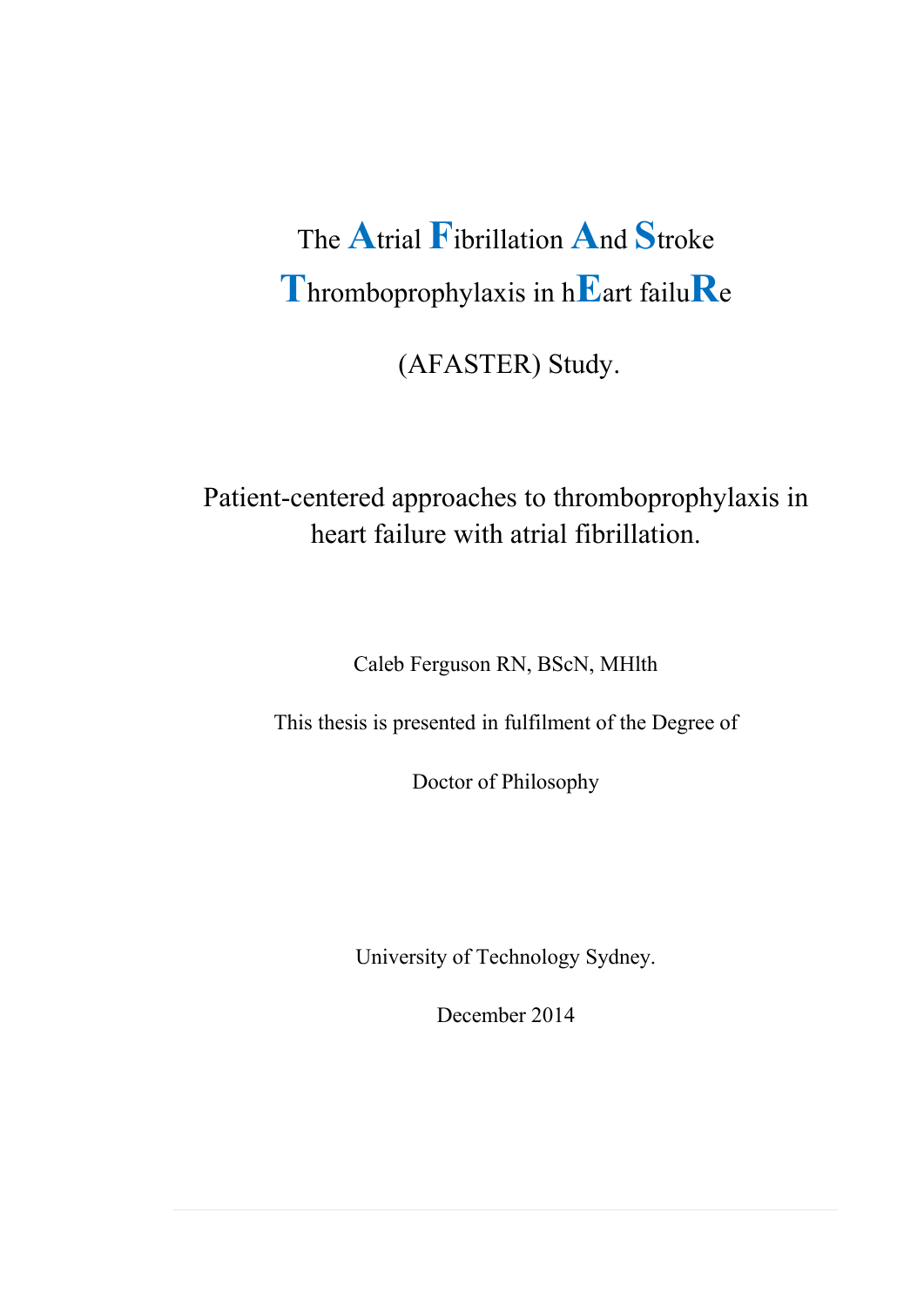# CERTIFICATE OF ORIGINAL AUTHORSHIP

I certify that the work in this thesis has not previously been submitted for a degree nor has it been submitted as part of requirements for a degree except as fully acknowledged within the text.

I also certify that the thesis has been written by me. Any help that I have received in my research work and the preparation of the thesis itself has been acknowledged. In addition, I certify that all information sources and literature used are indicated in the thesis.

Signature of Student:

Name: Caleb Ferguson

Date: 19th December 2014.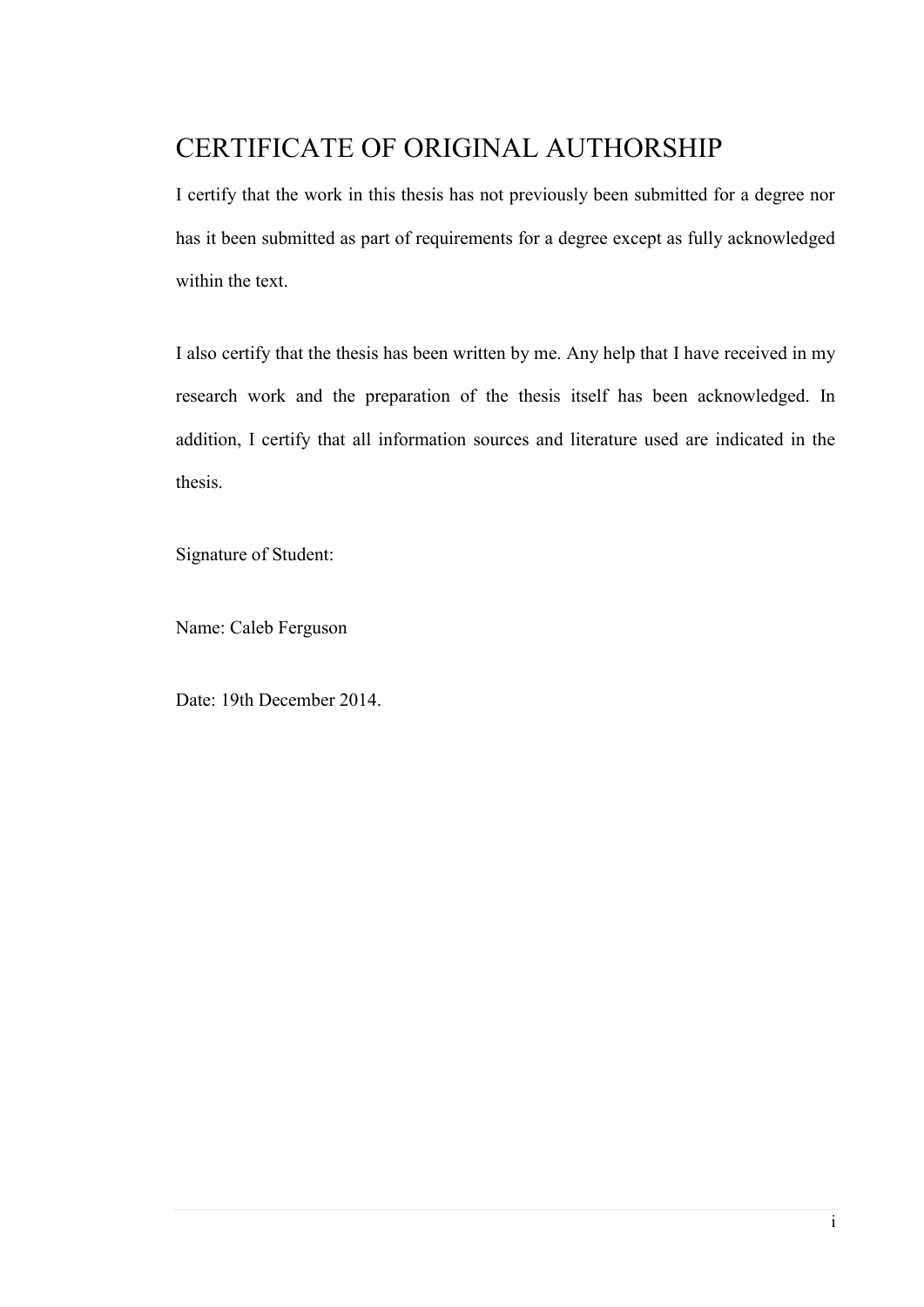### ACKNOWLEDGEMENTS

Words cannot express the gratitude I owe to my dear friends and colleagues. This thesis represents a phenomenal life transition and enormous professional growth. A PhD is a journey, one filled with discovery and reflection. Support from my peers along this journey has made it what it is.

I will never forget the day visiting Trish, Michelle and Phil at Curtin University on Regent Street, after Dean John Daly suggested I should meet Trish and her team. A friendly lady greeted me, with fine bone china tea cups. Little did I know how much this moment would shape my life. Trish, you are a legend. I thank you for your guidance and mentorship. I am forever grateful for your confidence in me. You are a visionary leader.

I would like to express my thanks to my supervisors Dr. Sally Inglis & Dr. Phil Newton, and Professor Peter Macdonald for the practical supervision during my candidacy. I am forever indebted. To my peers and colleagues in the Centre and the Faculty I thank for your support. There are far too many to name! I would also like to express special appreciation to Christine Hwang for support during participant screening, Ros Prichard for coffee and deep thought, and Dr. Michelle DiGiacomo for home baked goods.

To the staff, patients and their caregivers at St Vincent's Hospital, thank you for allowing me to be part of the team, and for insight into living with chronic heart failure and atrial fibrillation. To my colleagues at the ACU NRI, particularly Professor Sandy Middleton for her ongoing support during my candidature, thank you. Thanks to the executive and members of ACNC and CSANZ for permitting me to conduct my survey of cardiovascular nurses. To my sister, Leila, for inspiration and encouragement. Last but not least, to my partner Pete, for your love and support.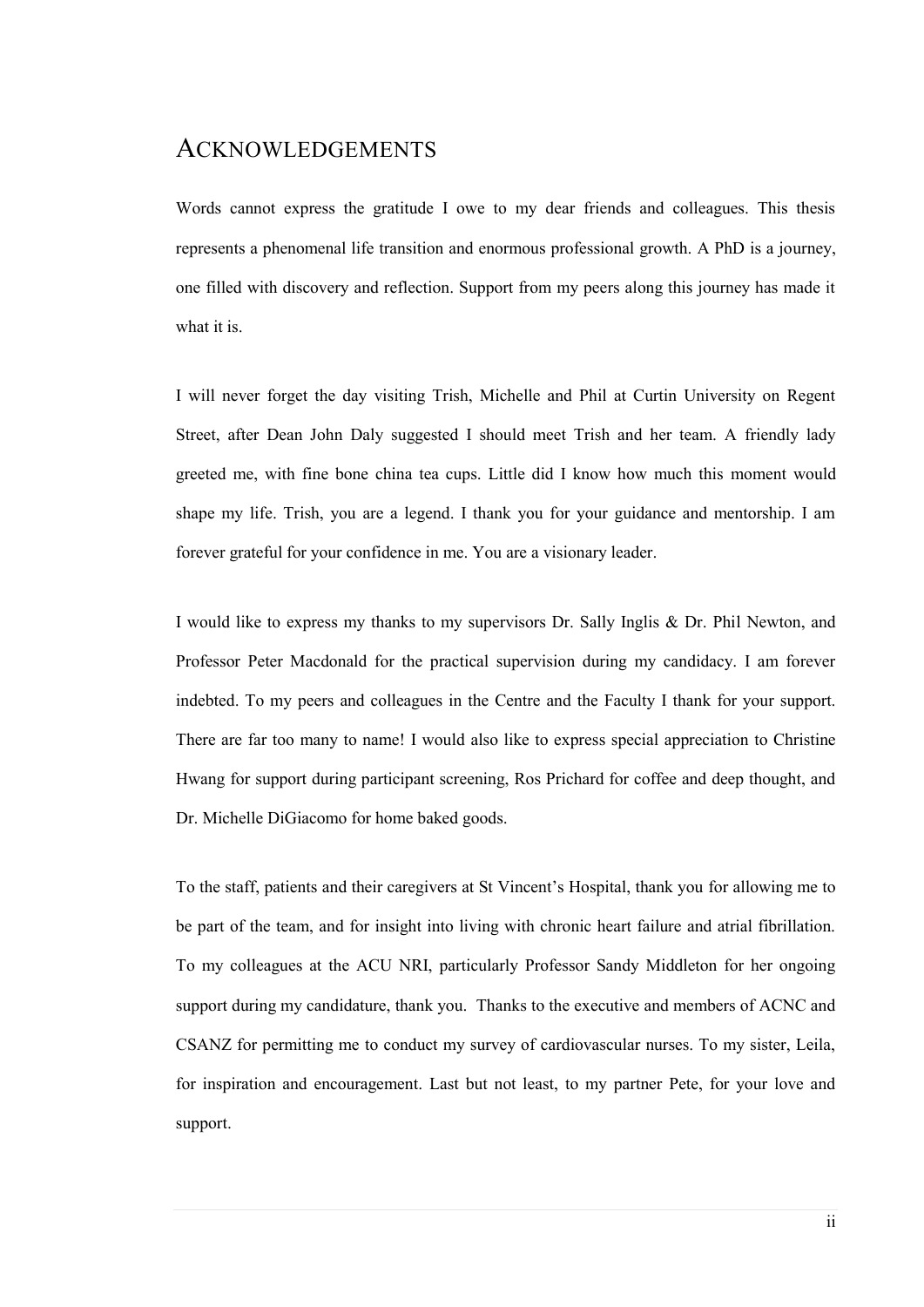# FUNDING SOURCES

The following funding sources are thankfully acknowledged:

- Small Project Grant, Australian College of Nursing.
- John Sheard Award, Australasian Neuroscience Nurses Asc. NSW Chapter.
- Heart Failure Council Travel Fellowship, CSANZ.
- Doctoral Scholarship, University of Technology, Sydney.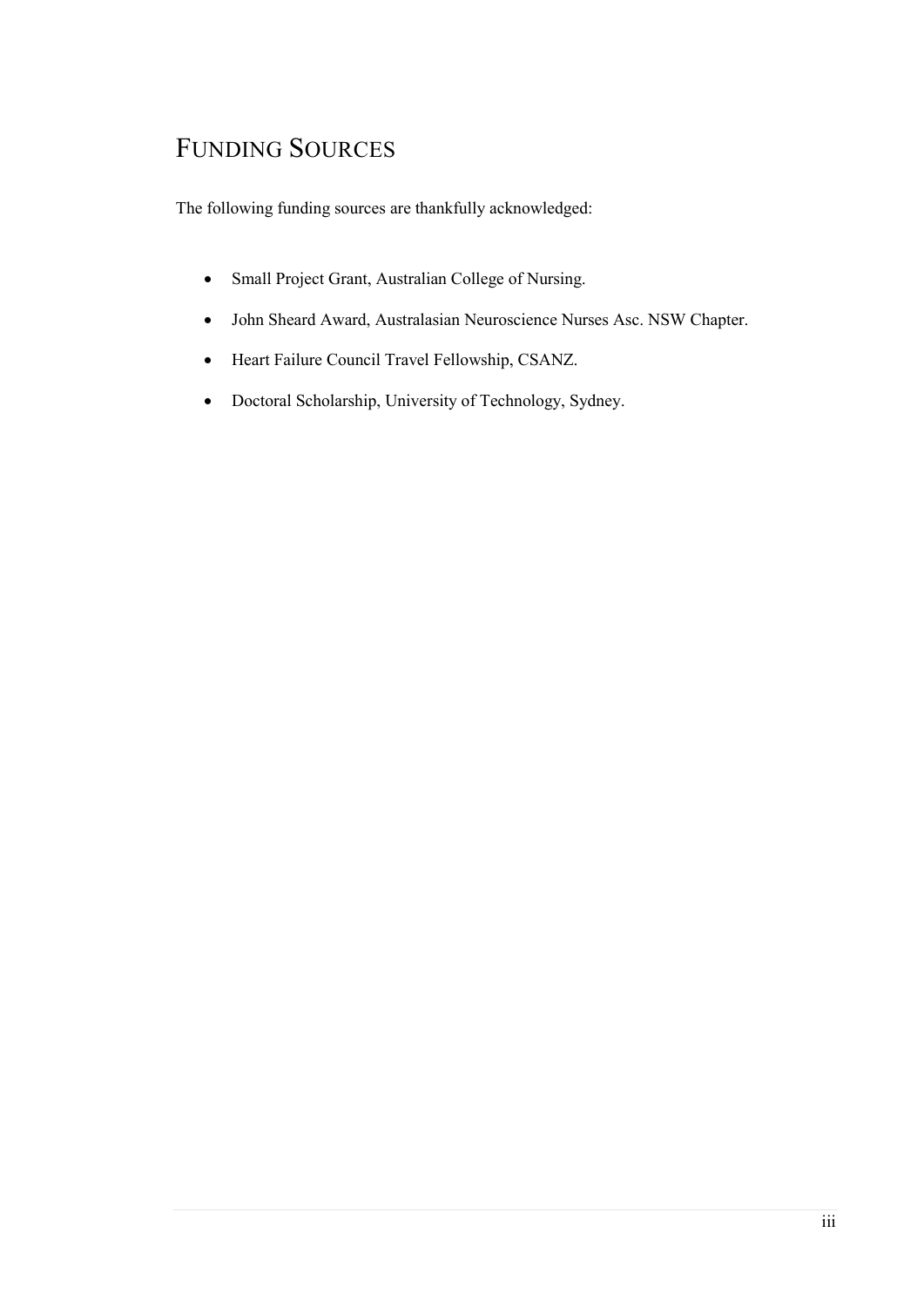### ANTHOLOGY OF PUBLICATION AND PRESENTATIONS ASSOCIATED WITH THIS THESIS

#### PEER REVIEWED PUBLICATIONS RELATED TO THIS THESIS

- 1. **Ferguson C**, Inglis SC, Newton PJ, Middleton S, Macdonald PS & Davidson PM (2013) Atrial fibrillation and thromboprophylaxis in heart failure: the need for patientcentered approaches to address adherence. *Vascular Health and Risk Management*. Vol.9 Pp3-11.
- 2. **Ferguson C**, Inglis SC, Newton PJ, Middleton S, Macdonald PS & Davidson PM (2014) Atrial fibrillation: stroke prevention in focus. *Australian Critical Care*. Vol. 27 No. 2 Pp 92-98. **(Impact factor 1.265).**
- 3. **Ferguson C**, Inglis SC, Newton PJ, Middleton S, Macdonald PS & Davidson PM (2014) The role of the caregiver in thromboprophylaxis management in atrial fibrillation (2014) *European Journal of Cardiovascular Nursing* (E-Pub Ahead of Print). **(Impact factor 2.042).**
- 4. **Ferguson C**, Inglis SC, Newton PJ, Middleton S, Macdonald PS & Davidson PM (2014) Education and practice gaps on atrial fibrillation and anticoagulation: A survey of cardiovascular nurses. *BMC Medical Education* (SUBMITTED: IN REVIEW) **(Impact factor 1.50).**
- 5. **Ferguson C**, Inglis SC, Newton PJ, Middleton S, Macdonald PS & Davidson PM (2014) Barriers and enabler to anticoagulation in heart failure with atrial fibrillation: patient, provider and health system perspectives. *Drugs and Aging* (SUBMITTED: IN REVIEW) **(Impact factor: 2.503).**
- 6. **Ferguson C**, Inglis SC, Newton PJ, Middleton S, Macdonald PS & Davidson PM (2014) Multimorbidity, frailty and self-care: Important considerations in anticoagulant decision making in heart failure with atrial fibrillation. *Journal of Cardiac Failure* (SUBMITTED: IN REVIEW) **(Impact factor: 3.065).**
- 7. **Ferguson C** & Davidson PM. (2014) The importance of communicating your research: The 3 Minute Thesis. *Advances in Nursing Doctoral Education & Research (ANDER*): Official Journal for the International Network for Doctoral Education in Nursing (INDEN). Vol. 2. Vo.1 Pp11 -14.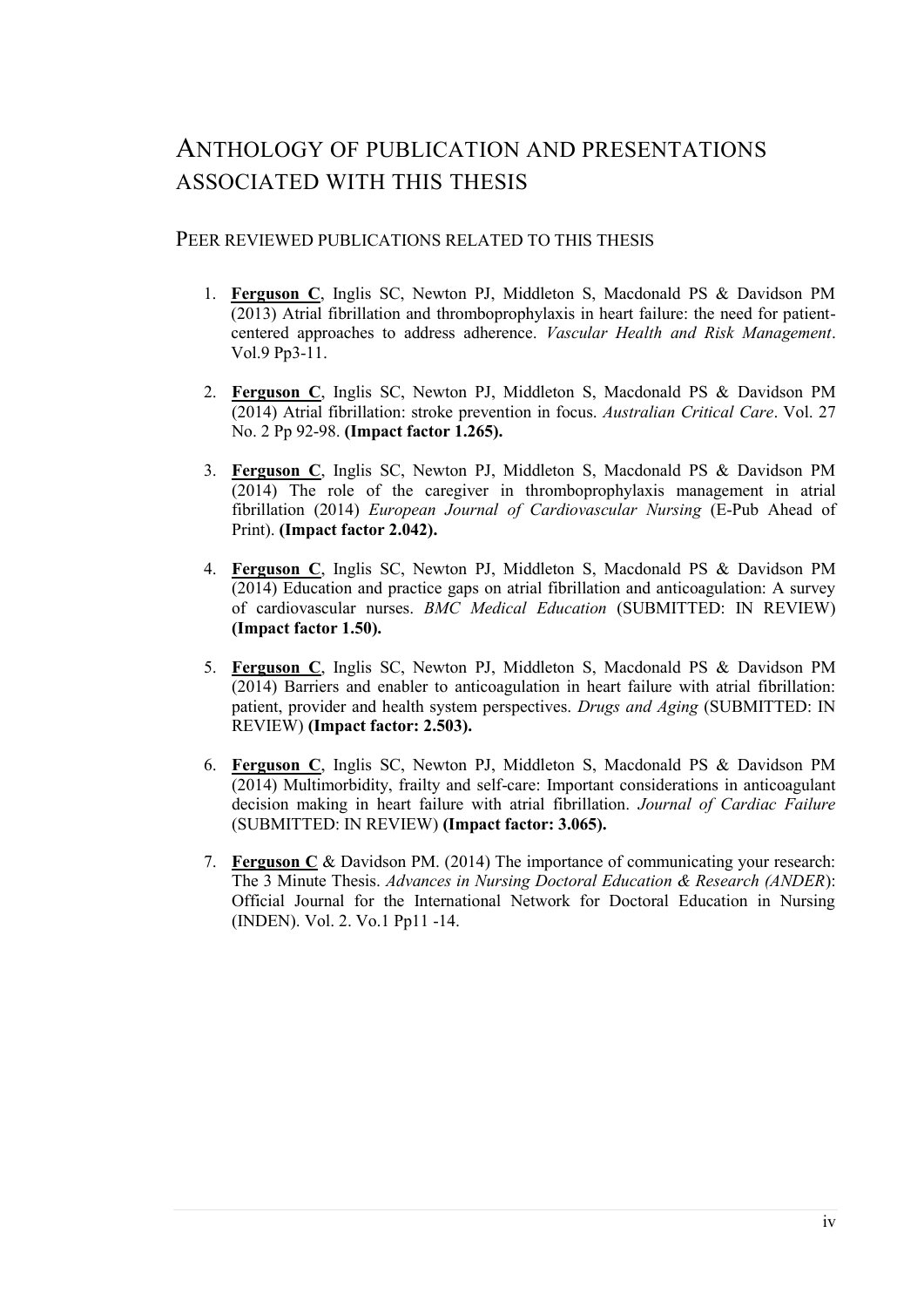#### CONFERENCE PRESENTATIONS RELATED TO THIS THESIS

- 1. **Ferguson C**, Inglis SC, Newton PJ, Middleton S, Macdonald PS & Davidson PM (2014) The caregiver role in thromboprophylaxis management in atrial fibrillation. Nursing Research Institute Symposium, St Vincent's Hospital, Sydney, Nov 2014.
- 2. **Ferguson C**, Inglis SC, Newton PJ, Middleton S, Macdonald PS & Davidson PM (2014) The caregiver role in thromboprophylaxis management in atrial fibrillation. Australasian Cardiovascular Nursing College 8<sup>th</sup> Annual Scientific Meeting, Gold Coast, Australia, Feb 2014 (*Awarded Best Oral Presentation*).
- 3. **Ferguson C**, Inglis SC, Newton PJ, Middleton S, Macdonald PS & Davidson PM (2014) The Atrial Fibrillation And Stroke Thromboprophylaxis in hEart failure (AFASTER) cohort study: 90 day outcomes. European Society of Cardiology: Heart Failure Congress, Athens, Greece, May 2014 in European Journal of Heart Failure Supplements, P282. **(Impact factor: 6.577)**
- 4. **Ferguson C**, Inglis SC, Newton PJ, Middleton S, Macdonald PS & Davidson PM (2014) Frailty and thromboprophylaxis prescription in heart failure and atrial fibrillation: Preliminary findings from the Atrial Fibrillation And Stroke Thromboprophylaxis in hEart failure (AFASTER) cohort study'. World Congress of Cardiology, Melbourne, Australia, May 2014, in Global Heart Journal. E264 **(Impact factor: 0.612)**
- 5. **Ferguson C**, Inglis SC, Newton PJ, Middleton S, Macdonald PS & Davidson PM (2014) Thromboprophylaxis prescription in hospitalised patients with heart failure and concomitant atrial fibrillation: Preliminary findings from the Atrial Fibrillation And Stroke Thromboprophylaxis in hEart failure (AFASTER) cohort study' World Congress of Cardiology, Melbourne, Australia, May 2014, in Global Heart Journal. E109 **(Impact factor: 0.612)**
- 6. **Ferguson C**, Inglis SC, Newton PJ, Middleton S, Macdonald PS & Davidson PM (2013) Stroke prevention in heart failure: time to rethink risk predication schemes? World Federation of Neuroscience Nurses Congress, Gifu, Japan. October 2013.
- 7. **Ferguson C**, Inglis SC, Newton PJ, Middleton S & Davidson PM (2012) Atrial fibrillation and thromboprophylaxis: methods in risk assessment and addressing barriers to adherence: A review. Australasian Cardiovascular Nursing College. Coogee, Sydney, Feb 2012.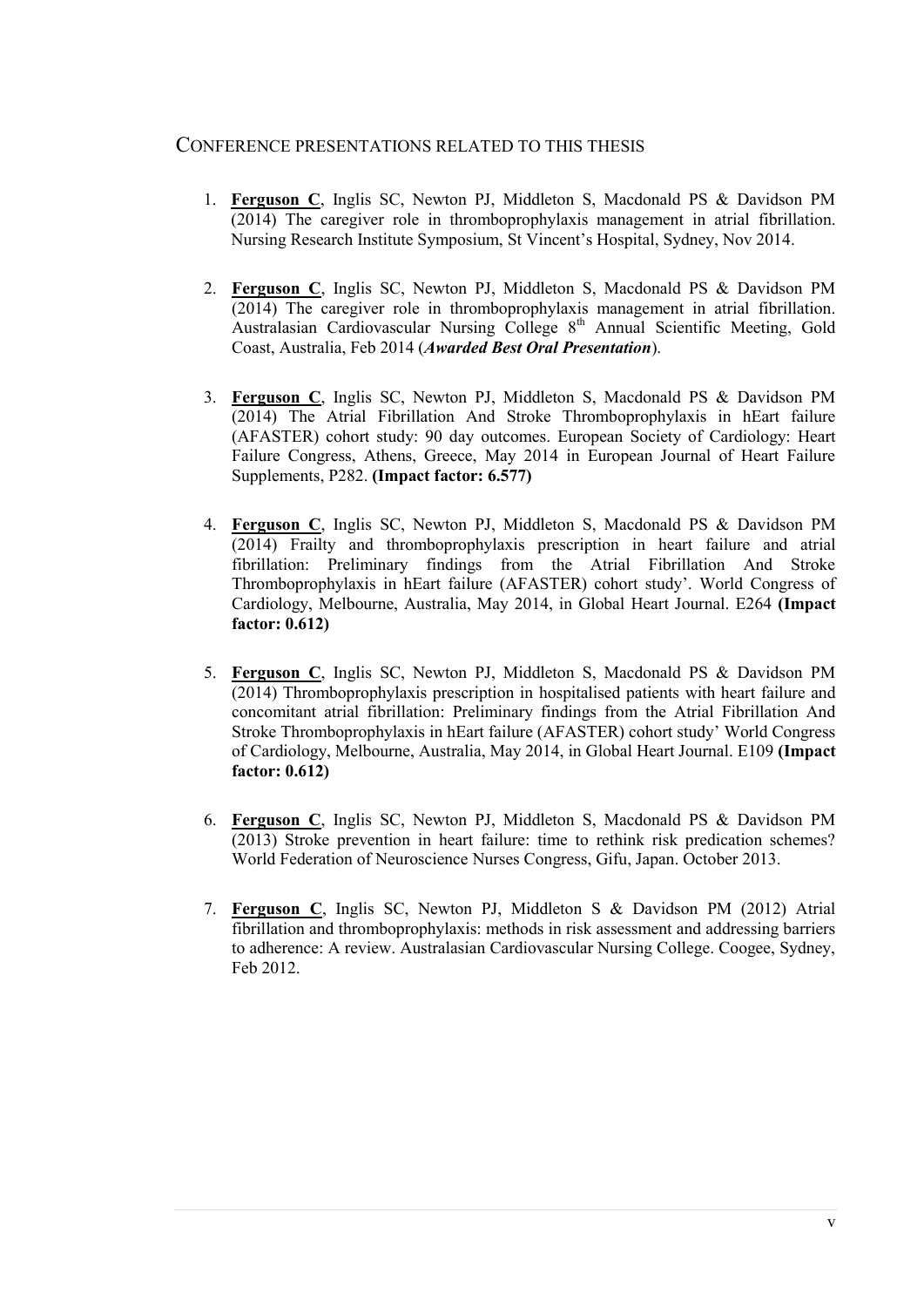### OTHER PUBLISHED WORKS RELATED TO THIS THESIS

- 1. Davidson PM & **Ferguson C** (2013) Chapter 25, "Management of Patients with Complications for Heart Disease" in *Farrell & Dempsey: Smeltzer & Bare's Textbook of Medical Surgical Nursing.* 3rd Edition. ISBN 9781 9209 94648 [PUBLISHED SEPT 2013] pp686-710
- 2. **Ferguson C** (2013) "Unhealthy Buzz" *U:Magazine*, June Edition. Available via http://newsroom.uts.edu.au/umag
- 3. **Ferguson C** & Davidson (2012) "Energy drink binge leaves teens with more than a hangover" *The Conversation.* April 2012. Available via: https://theconversation.edu.au/energy-drink-binge-leaves-teens-with-more-than-ahangover-6165
- 4. **Ferguson C** & Davidson PM (2012) "Getting to the heart of the matter on stroke" *The Conversation*. May 2012 Available via: https://theconversation.edu.au/getting-to-theheart-of-the-matter-on-stroke-7180
- 5. **Ferguson C**, DiGiacomo M, & Davidson PM (2012) "Lady Killer: the hidden dangers to women's health. *The Conversation*. July 2012. Available via: https://theconversation.edu.au/ladykiller-the-hidden-danger-to-womens-health-7591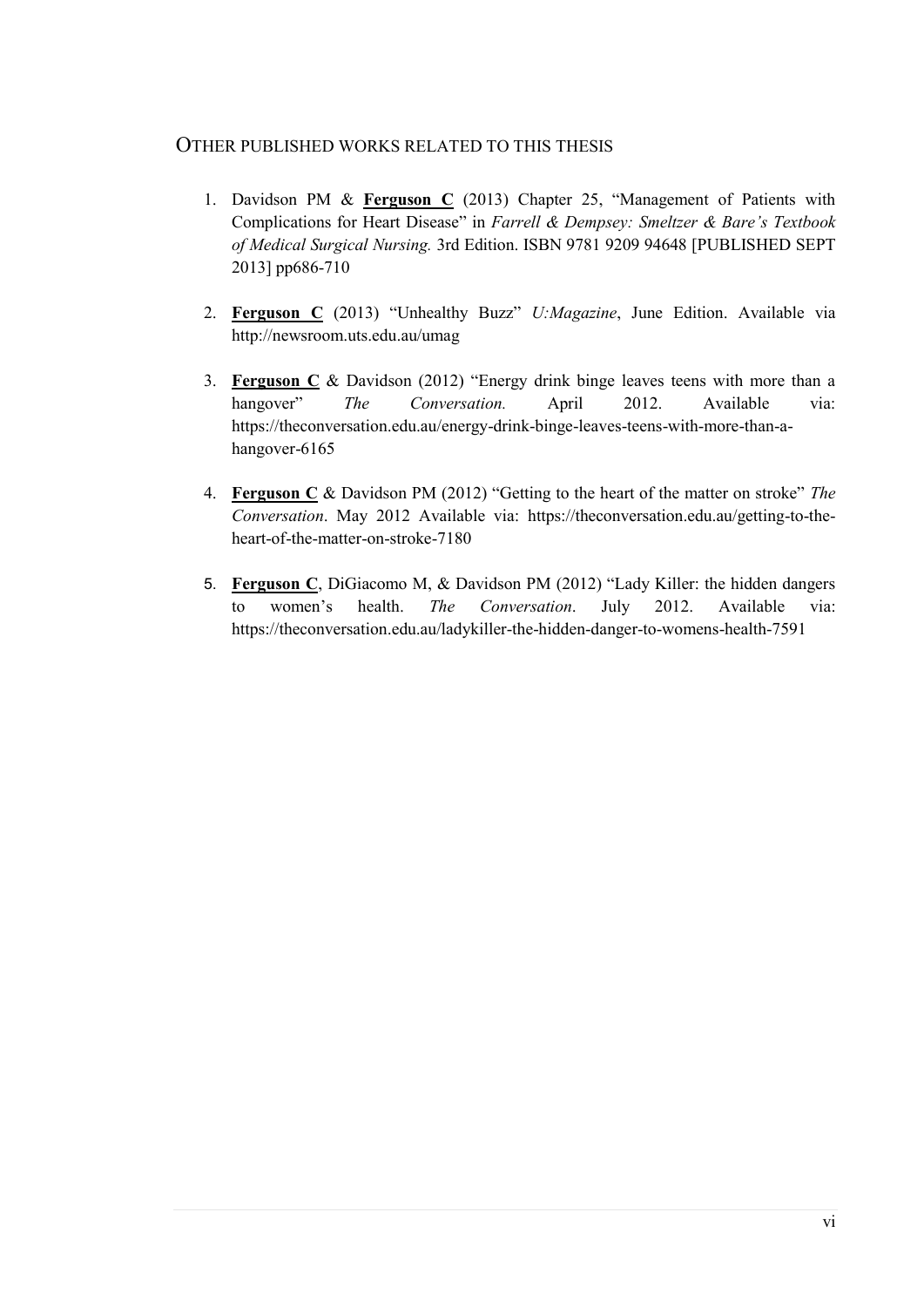#### AWARDS AND PRIZES RELATED TO THIS THESIS

- 2014 CSANZ Travel Fellowship
- 2014 UTS Vice Chancellor's Post Graduate Travel Award
- 2014 Australian Cardiovascular Nursing College Best Oral Presentation.
- 2014 Australian Cardiovascular Nursing College Travel Scholarship
- 2013 John Sheard Travel Award
- 2013 UTS: HSP Funding Research Development Award
- 2012 Australian College of Nursing. Scholarship Grant
- 2012 John Sheard Travel Award
- 2012 UTS 3 Minute Thesis Faculty of Health University Finalist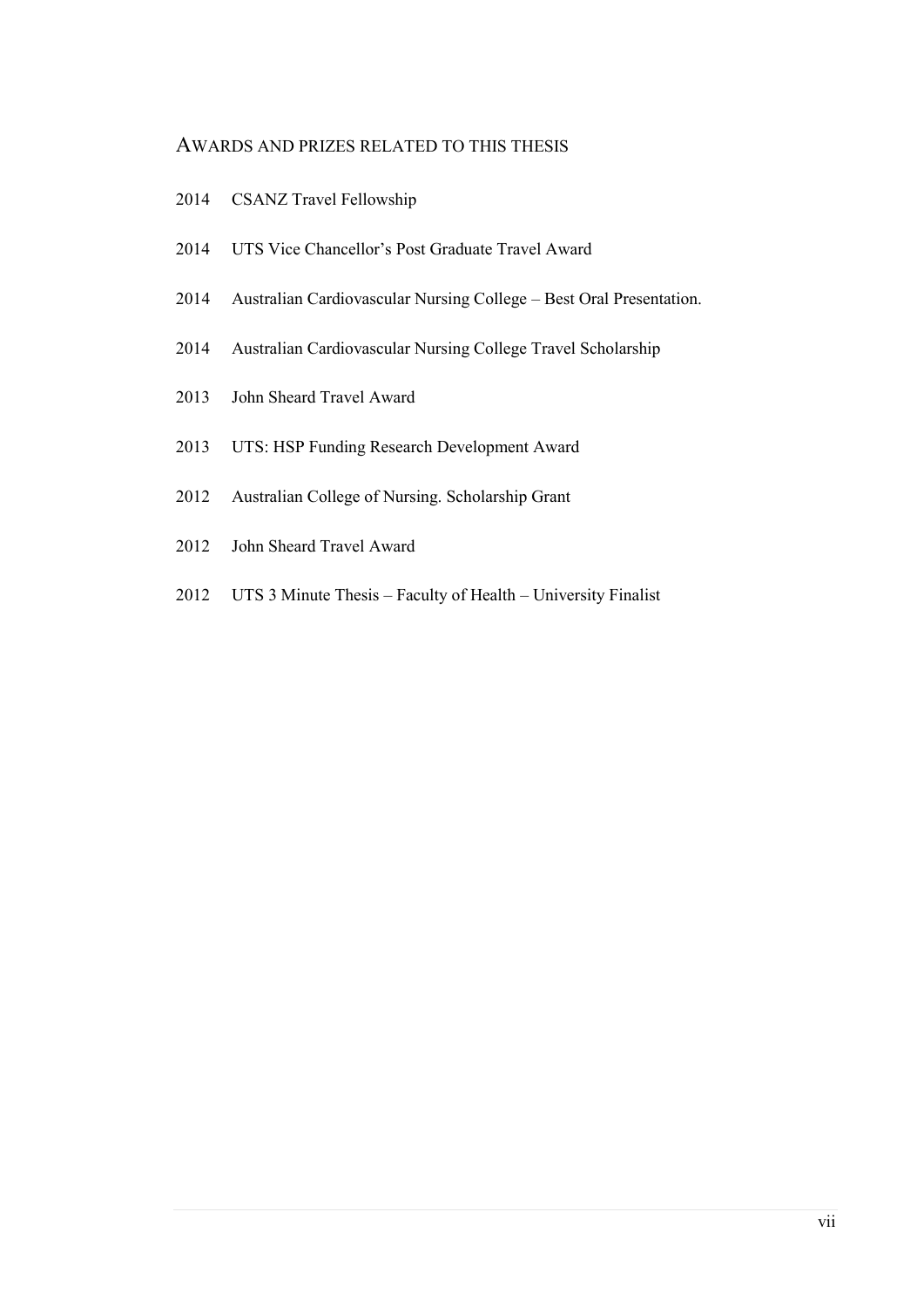# TABLE OF CONTENTS

| 1.                                                                               |  |
|----------------------------------------------------------------------------------|--|
| 1.1.                                                                             |  |
| 1.2.                                                                             |  |
| 1.2.1.                                                                           |  |
| 1.2.2.                                                                           |  |
| 1.3.                                                                             |  |
| 1.3.1.                                                                           |  |
| 1.3.2.                                                                           |  |
| 1.4.                                                                             |  |
| 1.5.                                                                             |  |
| 1.6.                                                                             |  |
| 1.6.1.                                                                           |  |
| 1.6.2.                                                                           |  |
| 1.6.3.                                                                           |  |
| 1.6.4.                                                                           |  |
| 1.7.                                                                             |  |
| 1.8.<br>Contrast between risk stratification and a patient centered assessment15 |  |
| 1.9.                                                                             |  |
| 1.10.                                                                            |  |
| 1.10.1.                                                                          |  |
| 1.10.2.                                                                          |  |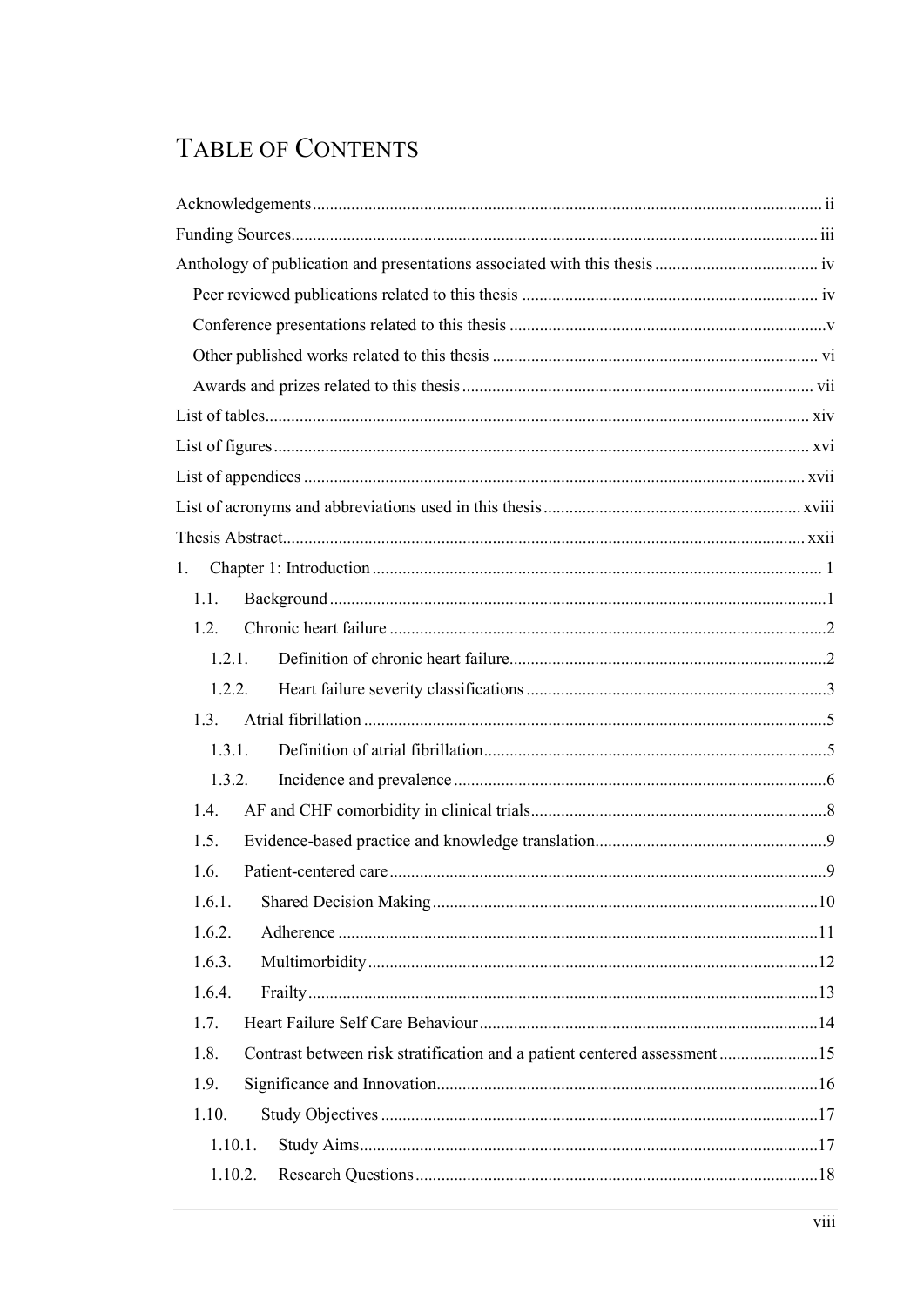| 1.11.          |                                                                                               |    |
|----------------|-----------------------------------------------------------------------------------------------|----|
| 1.12.          |                                                                                               |    |
| 1.13.          |                                                                                               |    |
| 2.             |                                                                                               |    |
| 2.1.           |                                                                                               |    |
| 2.2.           |                                                                                               |    |
| 2.3.           |                                                                                               |    |
| 2.4.           |                                                                                               |    |
| 2.5.           |                                                                                               |    |
| 2.5.1.         |                                                                                               |    |
| 2.5.2.         |                                                                                               |    |
| 2.6.           |                                                                                               |    |
| 2.7.           |                                                                                               |    |
| 2.8.           |                                                                                               |    |
| 2.9.           |                                                                                               |    |
| 2.10.          |                                                                                               |    |
| 2.10.1.        |                                                                                               |    |
| 2.10.2.        |                                                                                               |    |
| 2.11.          |                                                                                               |    |
| 2.12.          |                                                                                               |    |
| 2.13.          |                                                                                               |    |
| 2.14.          |                                                                                               |    |
| 3 <sub>1</sub> | Chapter 3: Atrial fibrillation and thromboprophylaxis in heart failure: the need for patient- |    |
| 3.1.           |                                                                                               |    |
| 3.2.           |                                                                                               |    |
| 3.3.           |                                                                                               |    |
| 3.4.           |                                                                                               |    |
| 3.5.           |                                                                                               |    |
| 3.6.           |                                                                                               |    |
| 3.7.           |                                                                                               |    |
| 3.8.           |                                                                                               |    |
| 3.9.           |                                                                                               |    |
| 3.10.          |                                                                                               |    |
| 3.11.          |                                                                                               |    |
| 3.12.          |                                                                                               |    |
|                |                                                                                               | ix |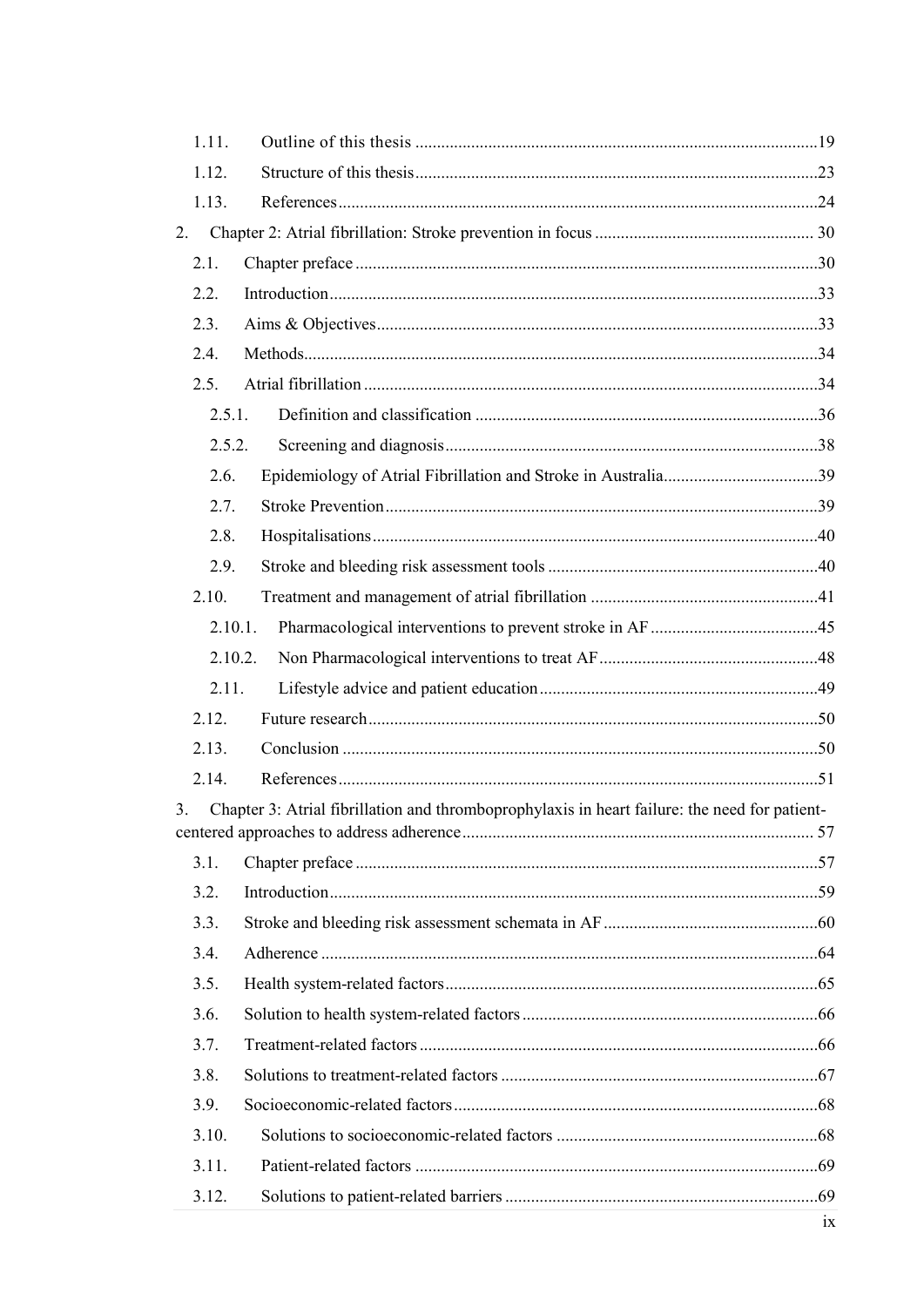| 3.13.       |        |                                                                                                |  |
|-------------|--------|------------------------------------------------------------------------------------------------|--|
| 3.14.       |        |                                                                                                |  |
| 3.15.       |        |                                                                                                |  |
| 3.16.       |        |                                                                                                |  |
| 3.17.       |        |                                                                                                |  |
| $4_{\cdot}$ |        | Chapter 4: The caregiver role in thromboprophylaxis management in atrial fibrillation: a       |  |
|             |        |                                                                                                |  |
| 4.1.        |        |                                                                                                |  |
| 4.2.        |        |                                                                                                |  |
|             | 4.2.1. |                                                                                                |  |
| 4.3.        |        |                                                                                                |  |
| 4.4.        |        |                                                                                                |  |
| 4.5.        |        |                                                                                                |  |
| 4.6.        |        |                                                                                                |  |
|             | 4.6.1. |                                                                                                |  |
|             | 4.6.2. |                                                                                                |  |
|             | 4.6.3. |                                                                                                |  |
|             | 4.6.4. |                                                                                                |  |
|             | 4.6.5. |                                                                                                |  |
|             | 4.6.6. |                                                                                                |  |
| 4.7.        |        |                                                                                                |  |
| 4.8.        |        |                                                                                                |  |
| 4.9.        |        |                                                                                                |  |
|             |        |                                                                                                |  |
| 4.11.       |        |                                                                                                |  |
| 5.          |        | Chapter 5: Barriers and enablers to anticoagulation in heart failure with atrial fibrillation: |  |
| 5.1.        |        |                                                                                                |  |
| 5.2.        |        |                                                                                                |  |
| 5.3.        |        |                                                                                                |  |
| 5.4.        |        |                                                                                                |  |
|             | 5.4.1. |                                                                                                |  |
|             | 5.4.2. |                                                                                                |  |
|             | 5.4.3. |                                                                                                |  |
|             | 5.4.4. |                                                                                                |  |
| 5.5.        |        |                                                                                                |  |
|             |        |                                                                                                |  |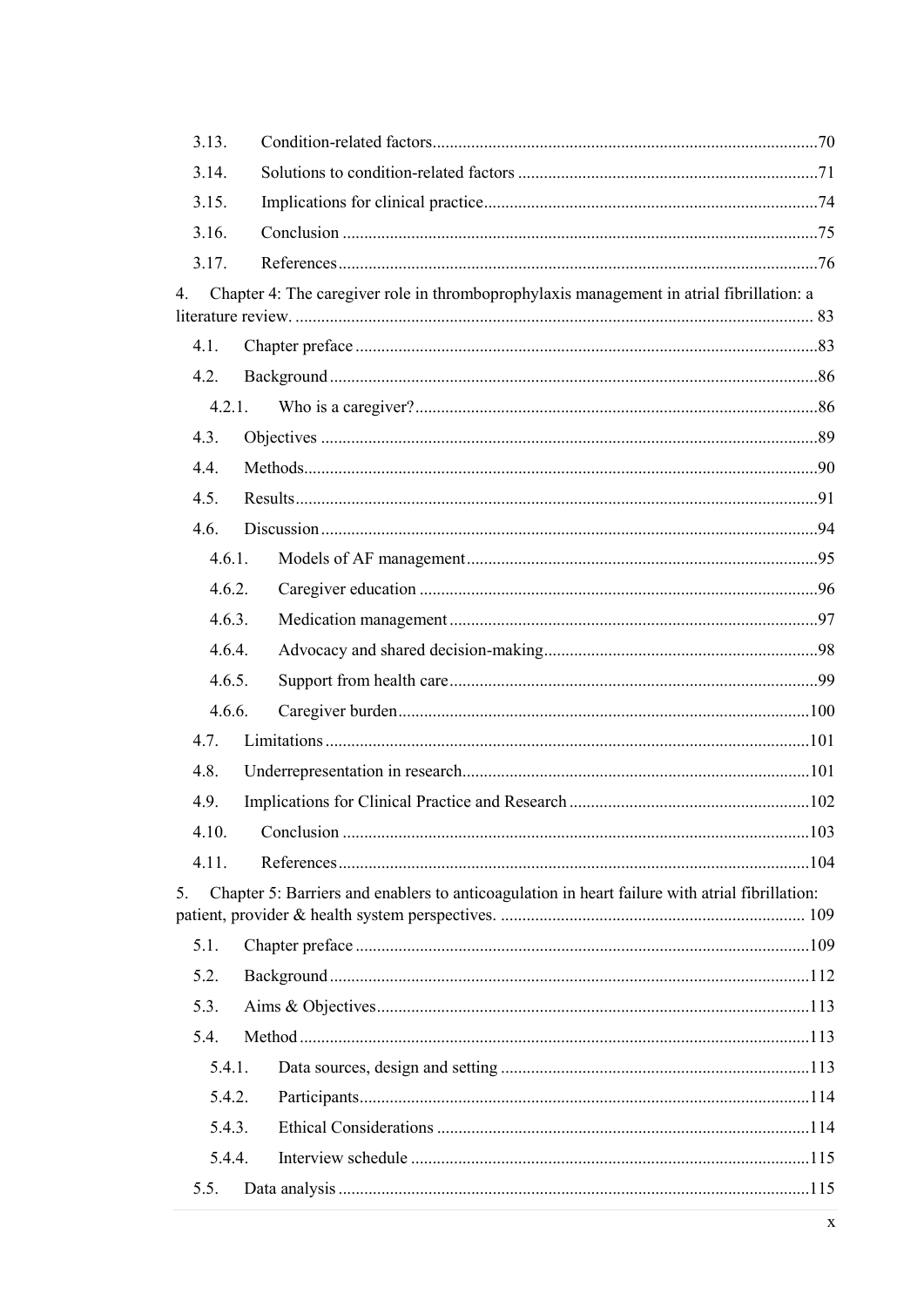| 5.6.   |                                                                                             |  |
|--------|---------------------------------------------------------------------------------------------|--|
| 5.6.1. |                                                                                             |  |
| 5.6.2. |                                                                                             |  |
| 5.6.3. |                                                                                             |  |
| 5.6.4. |                                                                                             |  |
| 5.6.5. |                                                                                             |  |
| 5.6.6. |                                                                                             |  |
| 5.7.   |                                                                                             |  |
| 5.8.   |                                                                                             |  |
| 5.9.   |                                                                                             |  |
| 5.10.  |                                                                                             |  |
| 5.11.  |                                                                                             |  |
| 6.     | Chapter 6: Education and practice gaps on atrial fibrillation and anticoagulation: A survey |  |
|        |                                                                                             |  |
| 6.1.   |                                                                                             |  |
| 6.2.   |                                                                                             |  |
| 6.3.   |                                                                                             |  |
| 6.4.   |                                                                                             |  |
| 6.4.1. |                                                                                             |  |
| 6.4.2. |                                                                                             |  |
| 6.4.3. |                                                                                             |  |
| 6.4.4. |                                                                                             |  |
| 6.4.5. |                                                                                             |  |
|        |                                                                                             |  |
| 6.5.1. | Sample characteristics, demographic information and experience 141                          |  |
| 6.5.2. |                                                                                             |  |
| 6.5.3. |                                                                                             |  |
| 6.5.4. |                                                                                             |  |
| 6.5.5. |                                                                                             |  |
| 6.5.6. | Cardiovascular nurses' knowledge on warfarin interactions 151                               |  |
| 6.5.7. | Cardiovascular nurses' knowledge on warfarin related advice153                              |  |
| 6.6.   |                                                                                             |  |
| 6.6.1. |                                                                                             |  |
| 6.6.2. |                                                                                             |  |
| 6.7.   |                                                                                             |  |
| 6.8.   |                                                                                             |  |
|        |                                                                                             |  |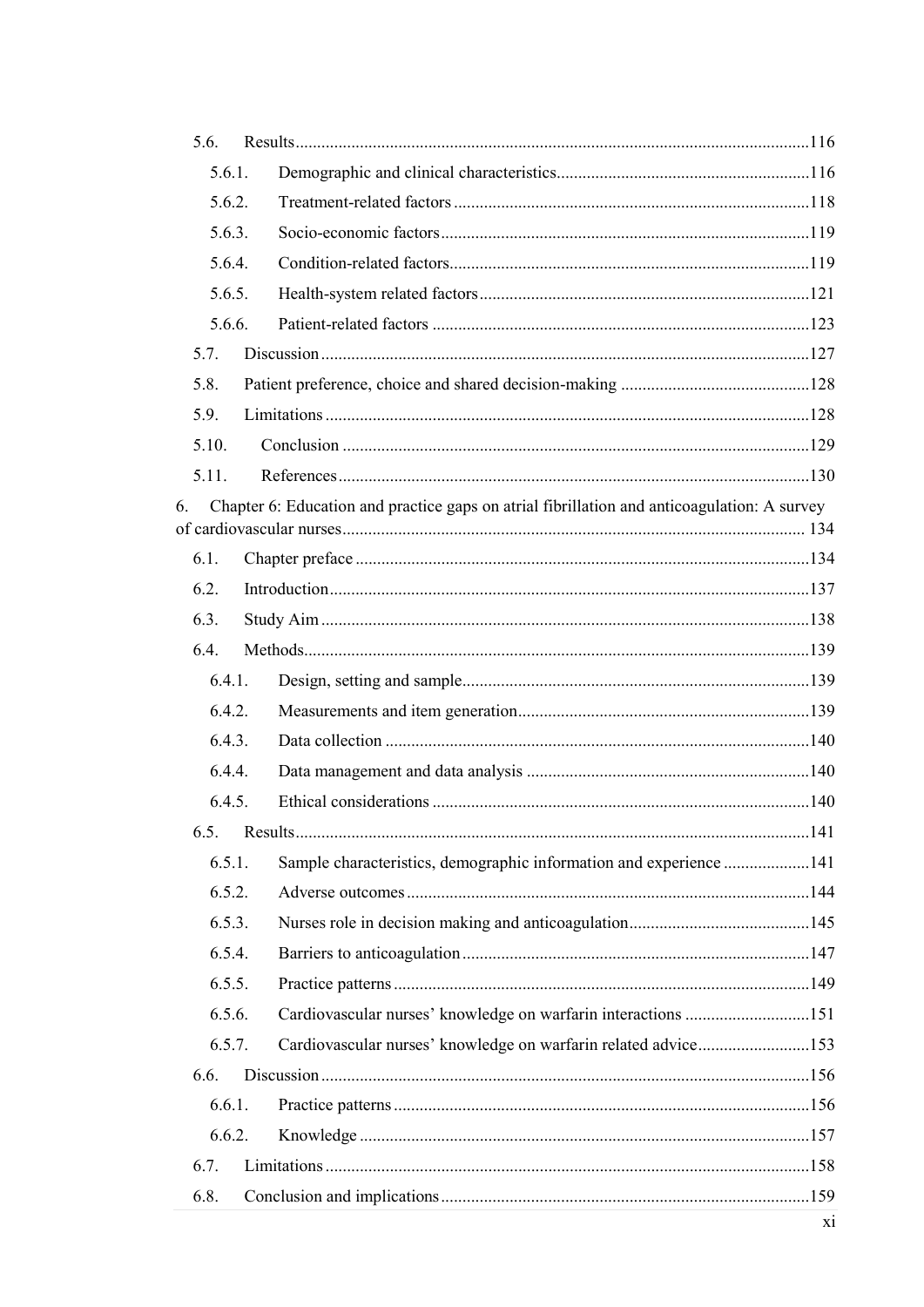| 6.9.                                  |                                                                                             |  |
|---------------------------------------|---------------------------------------------------------------------------------------------|--|
| $7_{\scriptscriptstyle{\ddot{\sim}}}$ | Chapter 7: Multimorbidity, frailty and self-care: Important considerations in               |  |
|                                       |                                                                                             |  |
| 7.1.                                  |                                                                                             |  |
| 7.2.                                  |                                                                                             |  |
| 7.3.                                  |                                                                                             |  |
| 7.4.                                  |                                                                                             |  |
| 7.4.1.                                |                                                                                             |  |
| 7.4.2.                                |                                                                                             |  |
| 7.4.3.                                |                                                                                             |  |
| 7.4.4.                                |                                                                                             |  |
| 7.5.                                  |                                                                                             |  |
| 7.5.1.                                | Sample baseline characteristics and demographic information 171                             |  |
| 7.5.2.                                |                                                                                             |  |
| 7.6.                                  |                                                                                             |  |
| 7.6.1.                                |                                                                                             |  |
| 7.6.2.                                | Guideline based therapy in the context of multimorbidity183                                 |  |
| 7.6.3.                                |                                                                                             |  |
| 7.6.4.                                | Living alone and frailty as risk factors for increased hospitalization and mortality<br>185 |  |
| 7.7.                                  |                                                                                             |  |
| 7.8.                                  |                                                                                             |  |
| 7.9.                                  |                                                                                             |  |
|                                       | 8. Chapter 8: Conclusion: Implications for practice, policy and research.  192              |  |
| 8.1.                                  |                                                                                             |  |
| 8.2.                                  |                                                                                             |  |
| 8.3.                                  |                                                                                             |  |
| 8.4.                                  |                                                                                             |  |
| 8.5.                                  |                                                                                             |  |
| 8.6.                                  |                                                                                             |  |
| 8.7.                                  |                                                                                             |  |
| 8.8.                                  |                                                                                             |  |
| 8.9.                                  |                                                                                             |  |
| 8.10.                                 |                                                                                             |  |
| 8.11.                                 |                                                                                             |  |
| 8.12.                                 |                                                                                             |  |
|                                       |                                                                                             |  |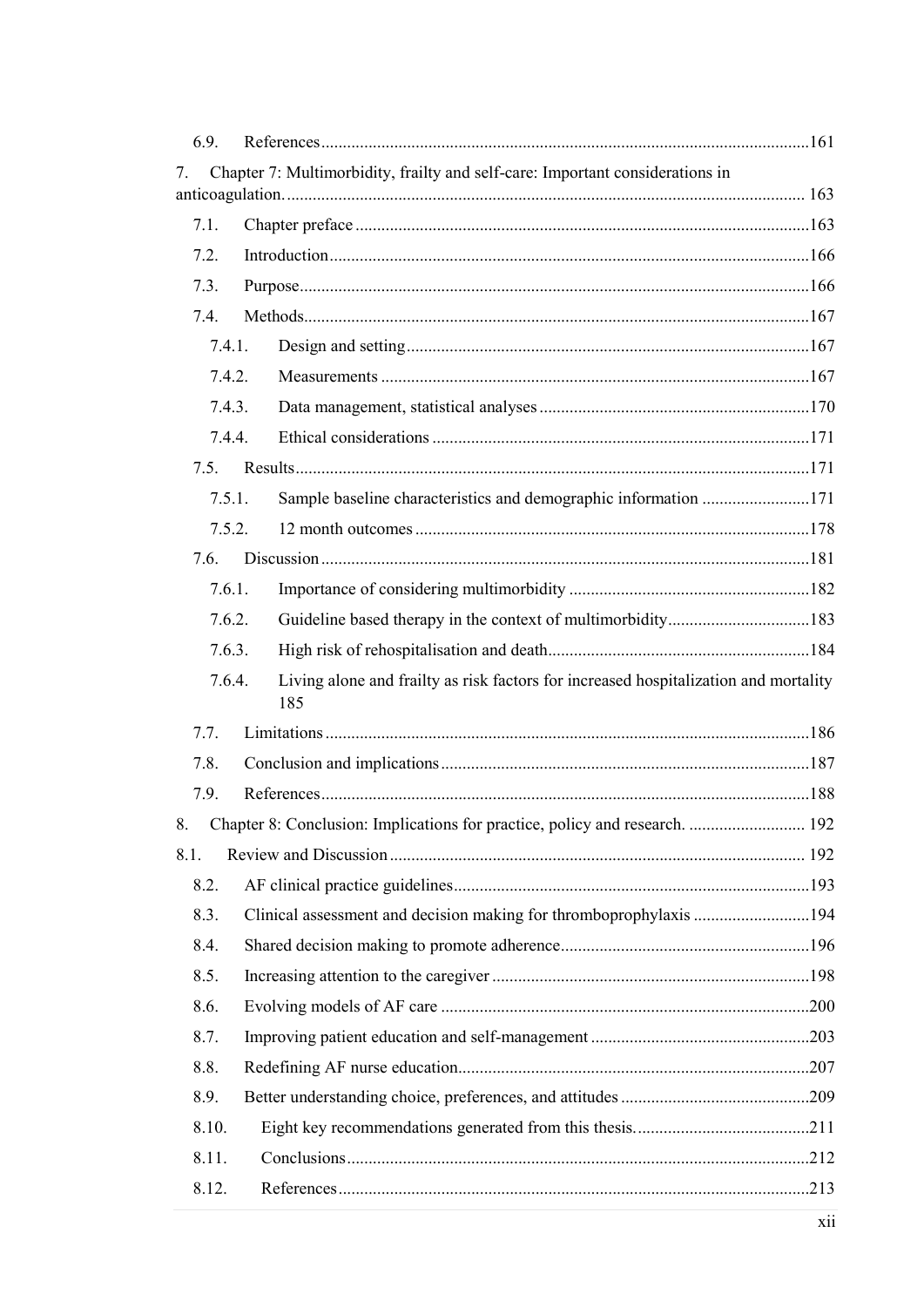|  | $\sim$ one nuces |  |
|--|------------------|--|
|--|------------------|--|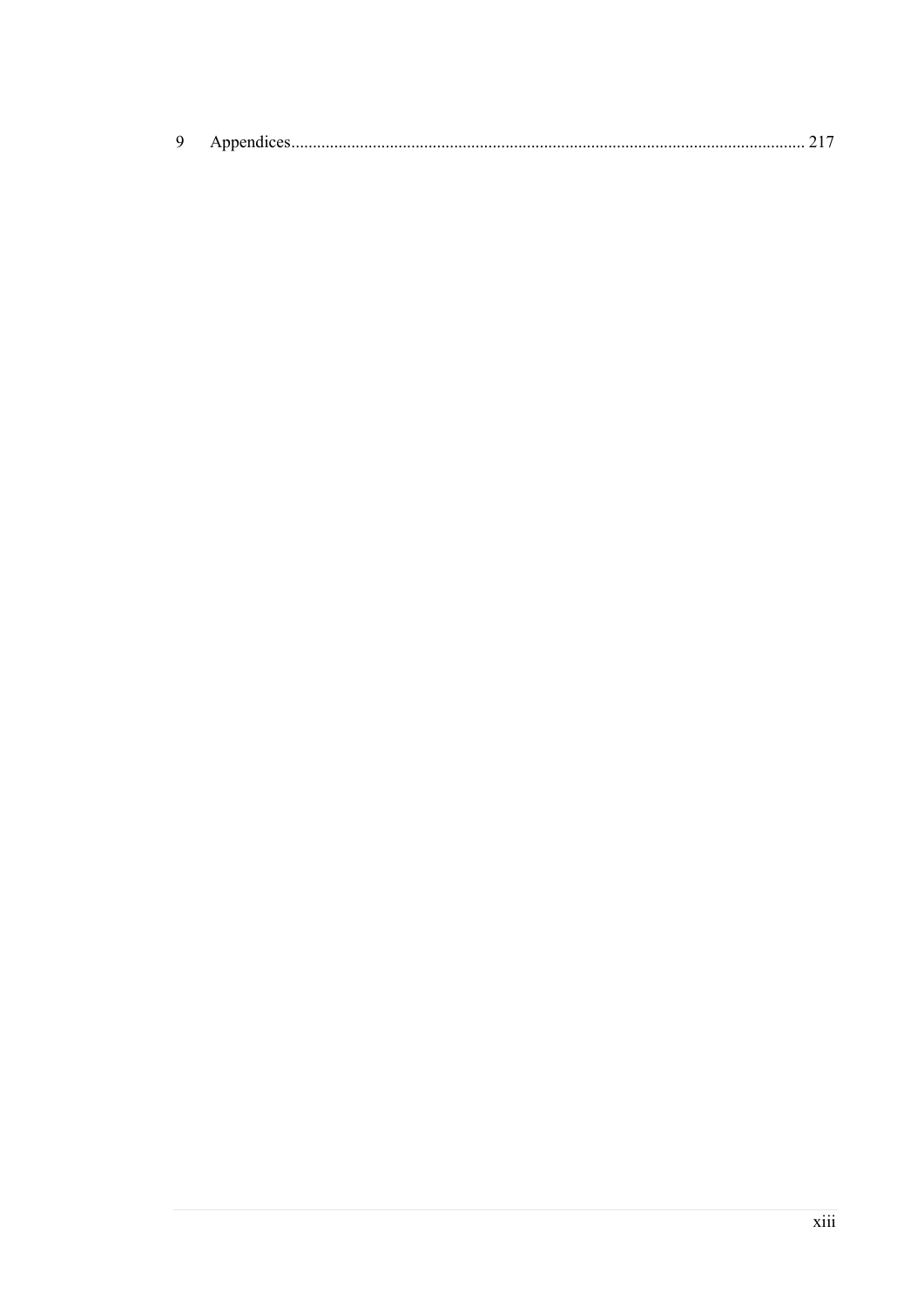## LIST OF TABLES

| Table 2.1 Cardiac and non-cardiac risk factors for the development of AF 35              |  |
|------------------------------------------------------------------------------------------|--|
|                                                                                          |  |
|                                                                                          |  |
|                                                                                          |  |
| Table 2.5 Recommended pharmacological agents for stroke prevention in AF 44              |  |
| Table 3.1 Stroke risk stratification with CHADS2 and CHA2DS2-VASc assessment tools 62    |  |
|                                                                                          |  |
|                                                                                          |  |
|                                                                                          |  |
| Table 5.1 Key barriers from the perspective of the patient, provider & health system 117 |  |
|                                                                                          |  |
|                                                                                          |  |
|                                                                                          |  |
|                                                                                          |  |
|                                                                                          |  |
| Table6.6 Factors facilitating optimal management of thromboprophylaxis 148               |  |
|                                                                                          |  |
|                                                                                          |  |
| Table 6.9 Cardiovascular nurses knowledge on warfarin drug interactions. 152             |  |
| Table 6.10 Cardiovascular nurses knowledge on how to advise patients on warfarin154      |  |
|                                                                                          |  |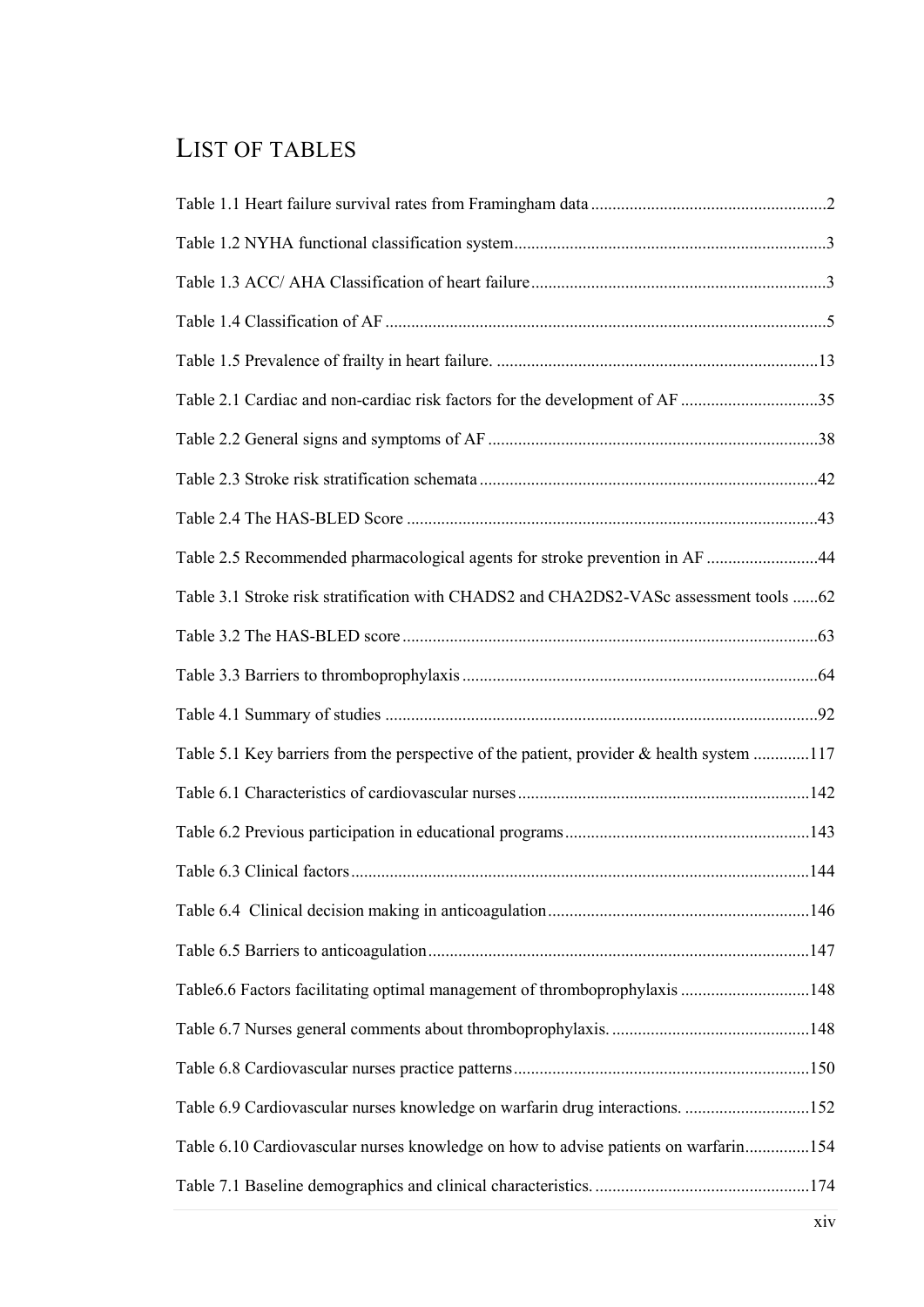| Table 7.3 Mean event free time composite endpoint of all-cause hospitalization and mortality |
|----------------------------------------------------------------------------------------------|
|                                                                                              |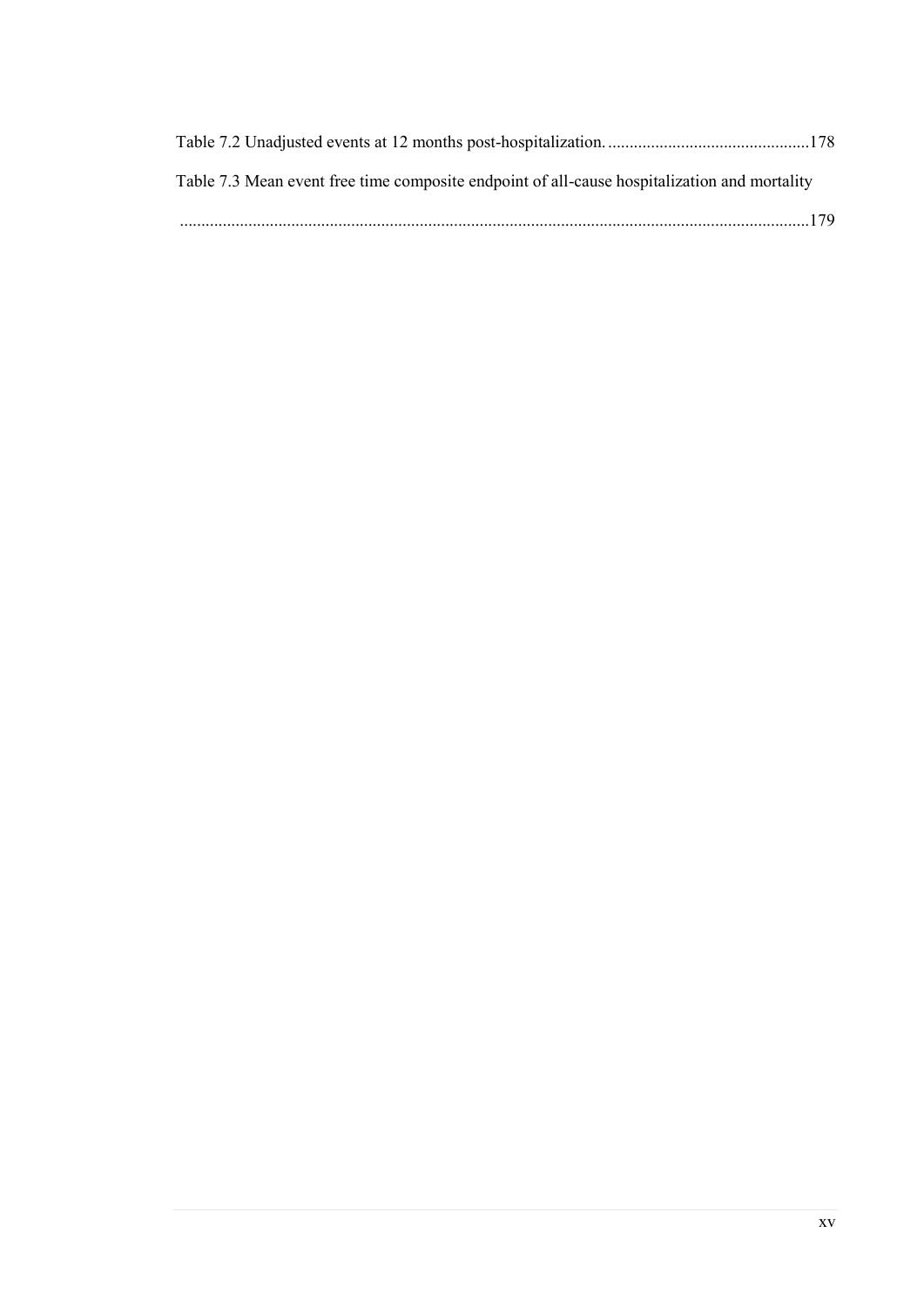# LIST OF FIGURES

| Figure 1.1 AF and HF both as causes and effects of the AF-HF complex: a vicious cycle and     |  |
|-----------------------------------------------------------------------------------------------|--|
|                                                                                               |  |
|                                                                                               |  |
|                                                                                               |  |
|                                                                                               |  |
|                                                                                               |  |
|                                                                                               |  |
|                                                                                               |  |
|                                                                                               |  |
| Figure 7.2 Stroke risk distribution per anticoagulation status at discharge. 175              |  |
| Figure 7.3 Bleeding risk distribution per anticoagulation status at discharge. 176            |  |
| Figure 7.4 Discharge pharmacotherapy categorised by discharge by coagulation status at        |  |
|                                                                                               |  |
| Figure 7.5 Kaplan-meier survival analysis for composite endpoint of all-cause hospitalisation |  |
|                                                                                               |  |
| Figure 7.6 Kaplan-meier survival analysis for composite endpoint of all-cause mortality. 180  |  |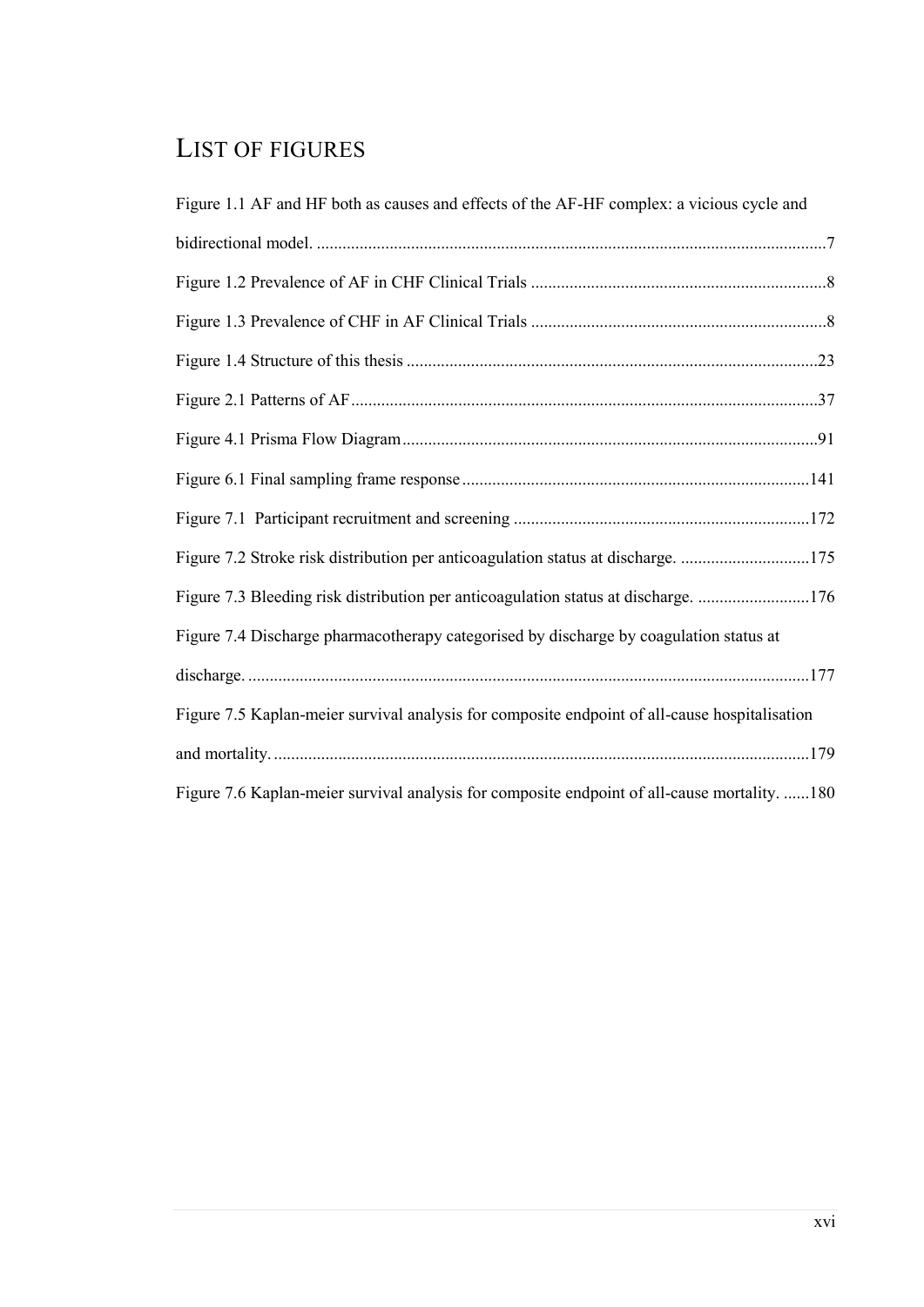# LIST OF APPENDICES

|                                                                                                | .219 |
|------------------------------------------------------------------------------------------------|------|
|                                                                                                | .220 |
|                                                                                                |      |
|                                                                                                | .222 |
|                                                                                                | .234 |
|                                                                                                | .235 |
|                                                                                                | .242 |
| Appendix 9: Atrial fibrillation and thromboprophylaxis in heart failure: the need for patient- |      |
|                                                                                                |      |
| Appendix 10: The caregiver role in thromboprophylaxis management in atrial fibrillation: a     |      |
|                                                                                                | .256 |
|                                                                                                |      |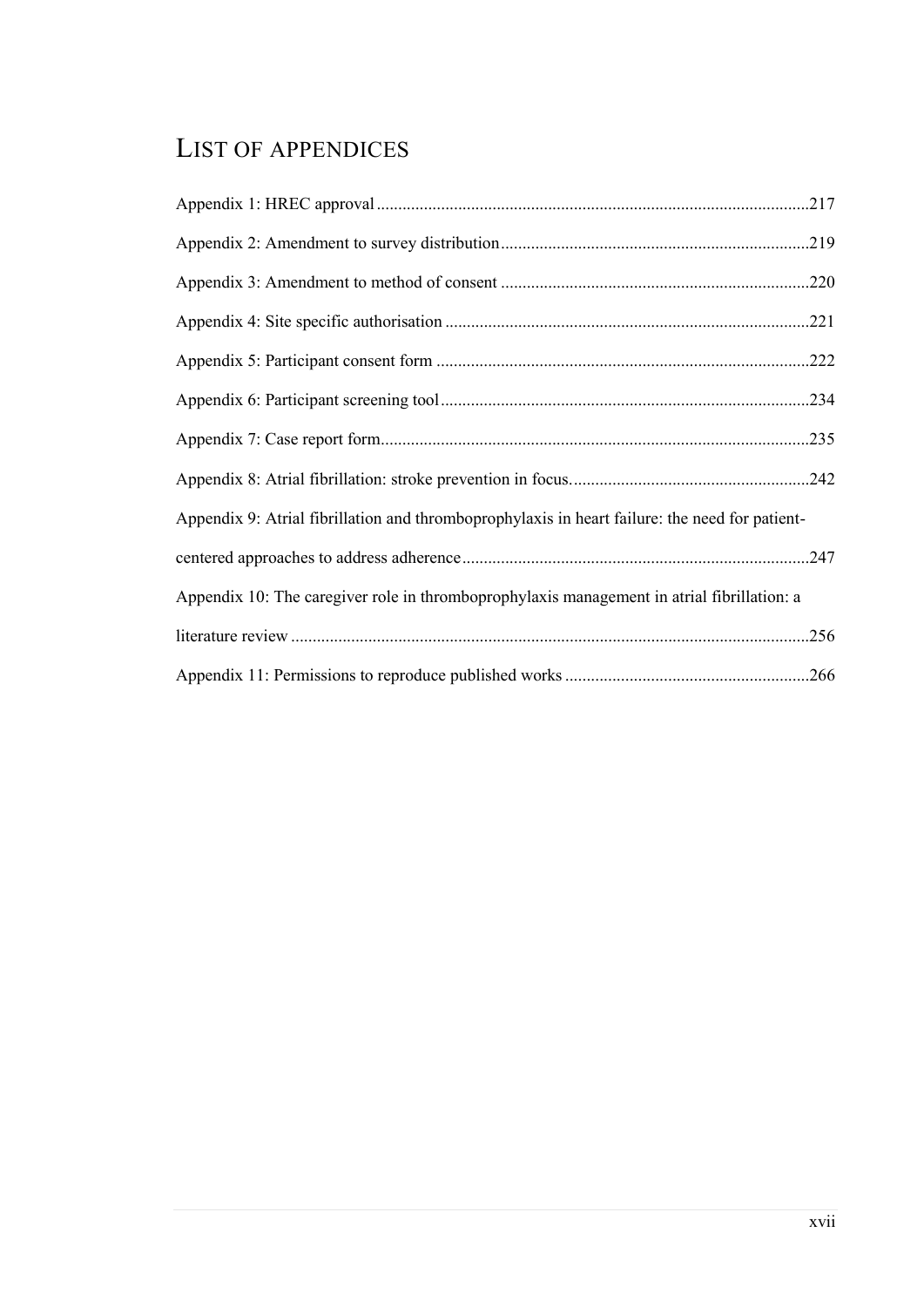# LIST OF ACRONYMS AND ABBREVIATIONS USED IN THIS **THESIS**

**ACC:** American College of Cardiology

**ACNC:** Australian Cardiovascular Nursing College

**AF:** Atrial Fibrillation

**AFASTER:** The Atrial Fibrillation And Stroke Thromboprophylaxis in hEart failure Study

**AFFIRM:** Atrial Fibrillation Follow-up Investigation of Rhythm Management trial

**AHA:** American Heart Association

**ANZ:** Australia and New Zealand

**ARITOTLE:** Apixaban for Reduction in Stroke and Other Thromboembolic Events in Atrial Fibrillation trial

**ATRIA:** The AnTicoagulation and Risk Factors in Atrial Fibrillation Study

**AVERROES:** Apixaban versus Acetylsalicylic Acid to Prevent Strokes in Atrial Fibrillation Patients Who Have Failed or Are Unsuitable for Vitamin K Antagonist Treatment trial.

**BAFTA:** The Birmingham Atrial Fibrillation Treatment of the Aged Trial

**CCI:** Charlson Comorbidity Index

**CCU:** Coronary Care Unit

**CHA<sub>2</sub>DS<sub>2</sub>VASc:** (Congestive heart failure, Hypertension, Age  $\geq$  75 years, Diabetes mellitus, Prior Stroke or TIA or Thromboembolism)

**CHADS2:** (Congestive heart failure or left ventricular systolic dysfunction, Hypertension, Age ≥ 75 years, Diabetes mellitus, Prior Stroke or TIA or Thromboembolism, Vascular disease, Age 65-74, Sex category i.e. female sex)

**CHARM:** Candesartan in Heart Failure-Assessment of Reduction in Mortality and Morbidity Study

**CHF STAT:** The Congestive Heart Failure-Survival Trial of Antiarrhythmic Therapy trial

**CHF:** Chronic Heart Failure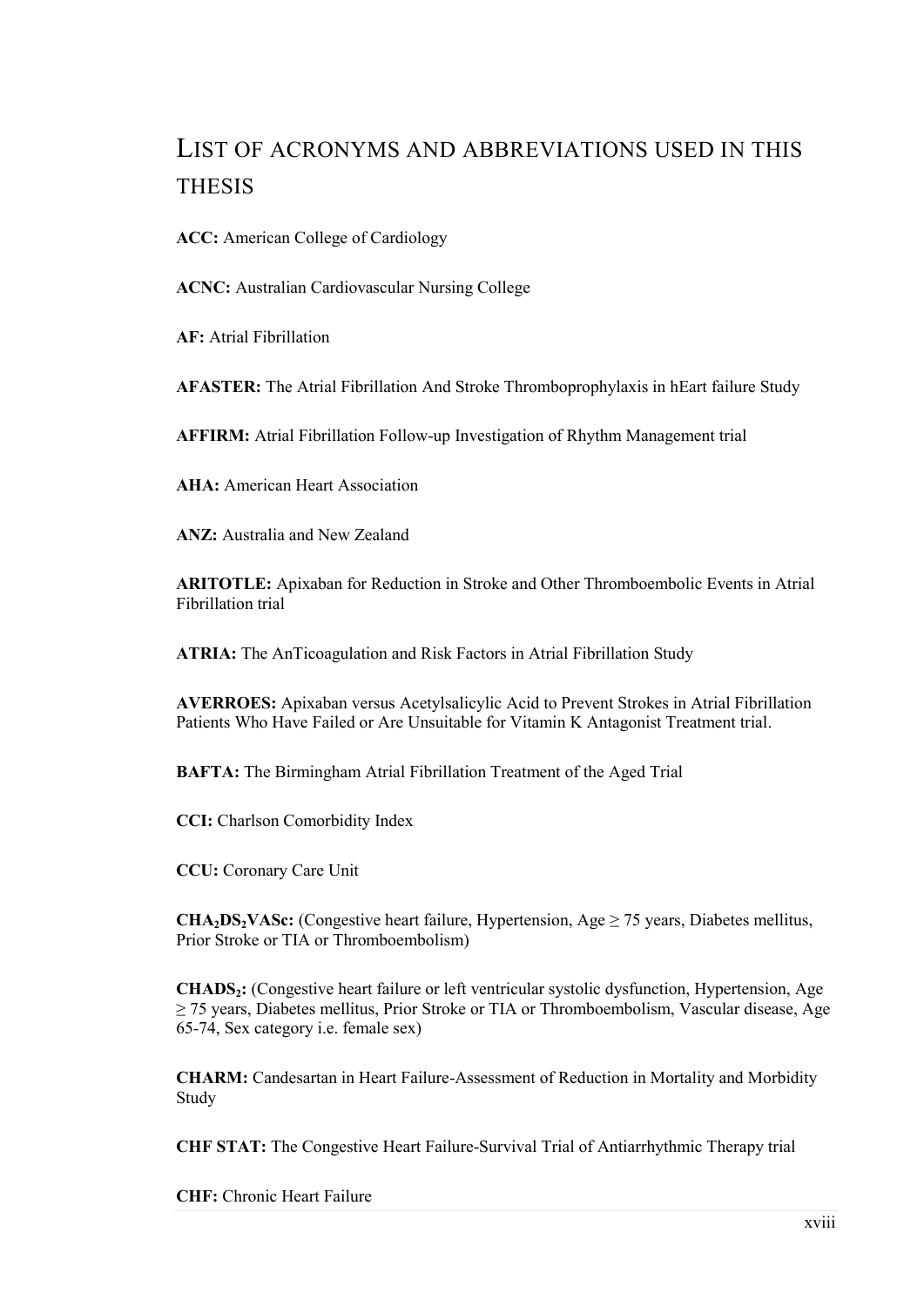**CIBIS II:** The Cardiac Insufficiency Bisoprolol Study II

**CINAHL:** Cumulative Index to Nursing and Allied Health Literature

**COMET:** Carvidilol Or Metoprolol European Trial

**CONSENSUS**: The Cooperative North Scandinavia Enalapril Survival Study

**CPG:** Clinical Practice Guideline

**CrCl:** Creatinine Clearance

**CSANZ:** Cardiac Society of Australia and New Zealand

**DBP:** Diastolic Blood Pressure

**DCE:** Discrete Choice Experiment

**DIAMOND CHF:** Danish Investigations of Arrhythmia and Mortality ON Dofetilide Study

**DIG:** The Digitalis Investigation Group Trial

**ECG:** Electro Cardio Graph

**eGFR:** Estimated Glomerular Filtration Rate

**EHFScBS**: European Heart Failure Self-care Behaviour Scale

**ENGAGE:** Effective Anticoagulation with Factor Xa Next Generation in Atrial Fibrillation – Thrombolysis in Myocardial Infarction 48 trial

**GESICA:** Grupo de Estudio de la Sobrevida en la Insuficien Cardiaca en Argentina Study

**GP:** General Practitioner/ Primary care physician

**HAS-BLED:** (Hypertension, Abnormal renal/ liver function, Stroke, Bleeding history or predisposition, Labile INR, Elderly, Drug/ alcohol concomitantly).

HEMMORR<sub>2</sub>HAGES: (Hepatic or renal disease, ethanol abuse, malignancy, older age, reduced platelet count, re-bleeding risk, anemia, genetic factors, excessive falls risk, stroke)

**HF:** Heart Failure

**HRS:** Heart Rhythm Society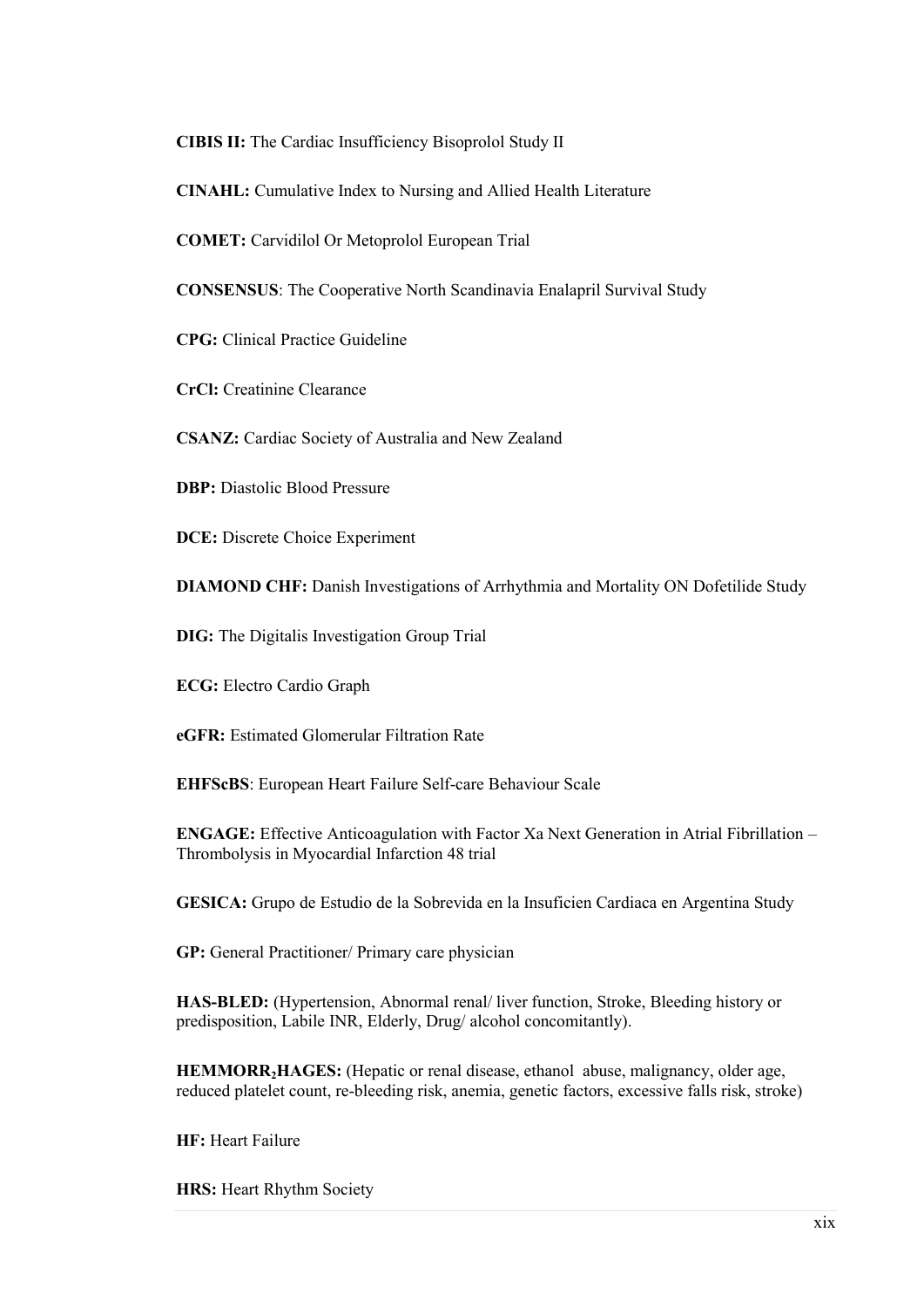**INR:** International Normalized Ratio

**LAA:** Left Atrial Appendage

**LVEF:** Left Ventricular Ejection Fraction

**MERIT HF:** Metoprolol CR/XL Randomized Intervention Trial in-Congestive Heart Failure

**MMSE:** Mini Mental State Examination

**MOCA:** Montreal Cognitive Assessment

**MORISKY**: 4 item medication adherence self-report questionnaire

**NOAC:** Novel Oral Anticoagulant

**NSW:** New South Wales

**NT-Pro-BNP**: N-terminal prohormone of brain natriuretic peptide

**NYHA:** New York Heart Association Classification

**OPTIMAAL:** Optimal Trial in Myocardial Infarction with the Angiotensin II Antagonist Losartan trial

**OPTIME CHF:** Outcomes of a Prospective Trial of Intravenous Milrinone for Exacerbations of Chronic Heart Failure Study.

**PBS**: Pharmaceutical Benefits Scheme

**PCC:** Patient Centered Care

**PRIME:** The Prospective Epidemiological Study of Myocardial Infarction Study

**PRISMA:** Preferred Reporting Items for Systematic Reviews and Meta-Analyses

**PSM:** Patient Self-Monitoring/ Patient Self-Management

**PST:** Patient Self-Testing

**RE-LY:** The Randomized Evaluation of Long-Term Anticoagulation Therapy trial

**ROCKET AF:** Rivaroxaban Once Daily Oral Direct Factor Xa Inhibition Compared with Vitamin K Antagonism for Prevention of Stroke and Embolism Trial in Atrial Fibrillation trial.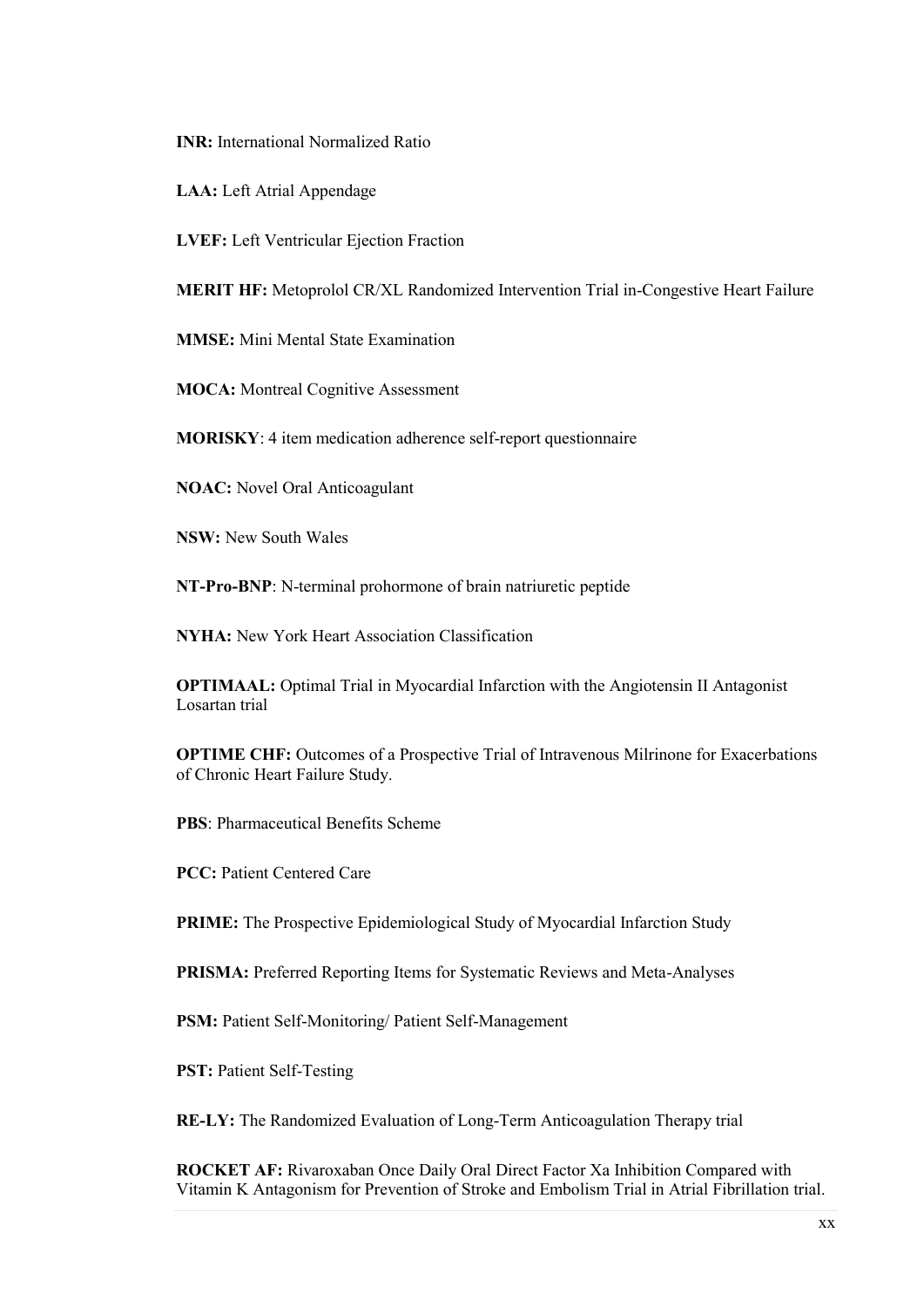**SAFETY:** Standard versus atrial fibrillation-specific management strategy to reduce recurrent admission and prolong survival: pragmatic, multicenter randomized controlled trial.

**SBP:** Systolic Blood Pressure

**SDM:** Shared Decision Making

**SHARE-FI:** Survey of Health, Ageing and Retirement in Europe Frailty Instrument

**SOLVD:** Studies of Left Ventricular Dysfunction Prevention Study

**SPAF:** Stroke Prevention in Atrial Fibrillation

**SPORTIF:** Stroke Prevention Using Oral Thrombin Inhibitor in Atrial Fibrillation Study

**TGA:** Therapeutic Goods Administration

**TIA:** Transient Ischaemic Attack

**TTR:** Time in Therapeutic Range

**V-HeFT I and II:** The Vasodilator Heart Failure Trial

**VKA:** Vitamin K Antagonist

**WARCEF:** The Warfarin and Aspirin in Patients with Heart Failure and Sinus Rhythm Study

**WATCHMAN:** A nickel-titanium umbrella implantable device

**WHO:** World Health Organisation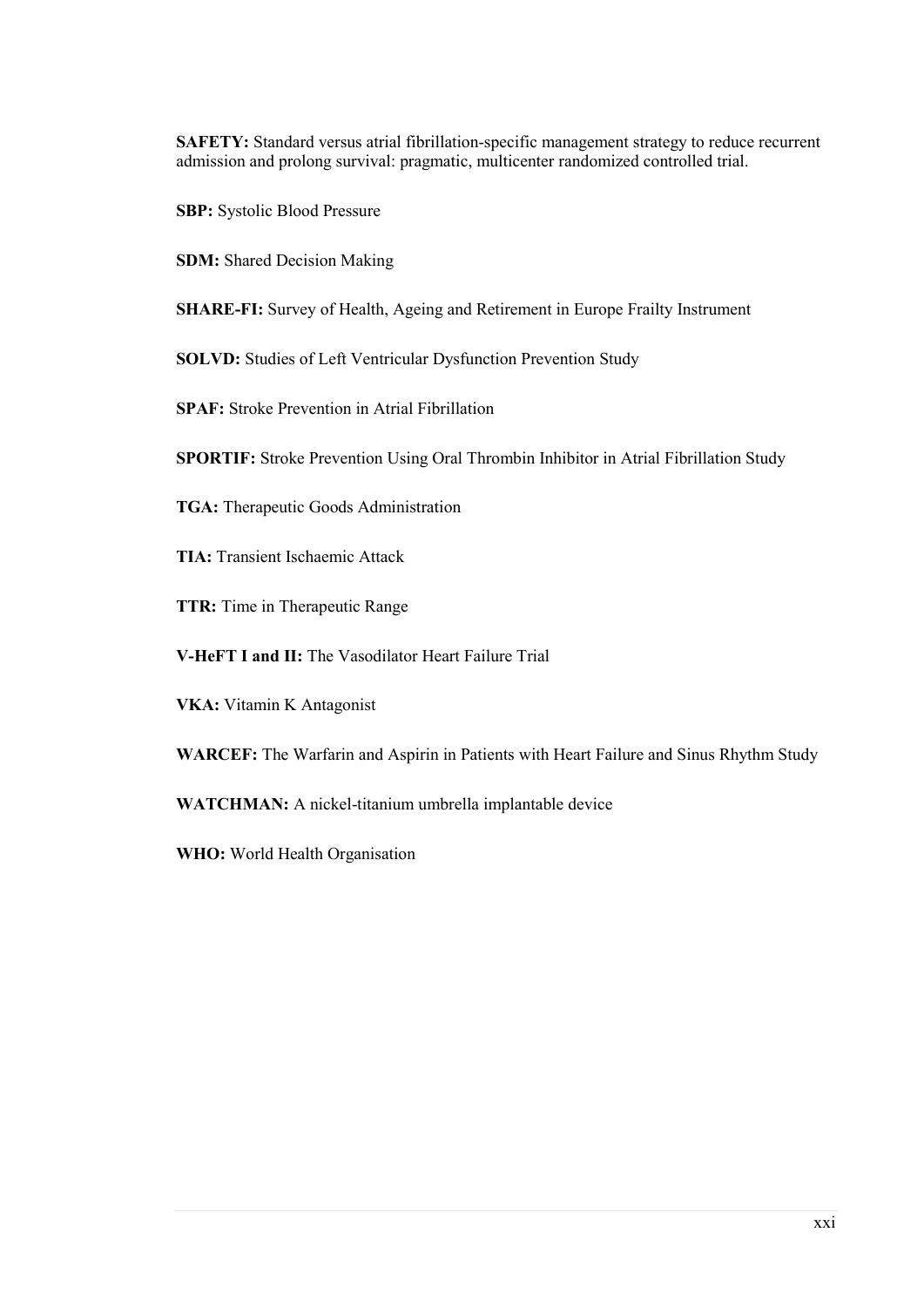### THESIS ABSTRACT

#### **Background**

Atrial fibrillation (AF) is a common arrhythmia in heart failure (HF) and presents a significant risk factor for thromboembolic stroke. Despite recommendations in best practice guidelines, implementation of risk stratification, therapeutic approaches for AF and thromboprophylaxis are not uniformly applied in practice.

#### **Purpose**

This study aims to identify both barriers and enablers to thromboprophylaxis in patients with HF and AF as a concomitant condition at the levels of the patient, provider and health system.

#### **Methods**

This was undertaken through a series of discrete studies, including: (1) a prospective cohort study of individuals with HF and AF at St Vincent's Hospital, Sydney; (2) bedside interviews with patients, and medical file note review; and (3) an electronic survey of cardiovascular nurses to explore their current knowledge and practice patterns.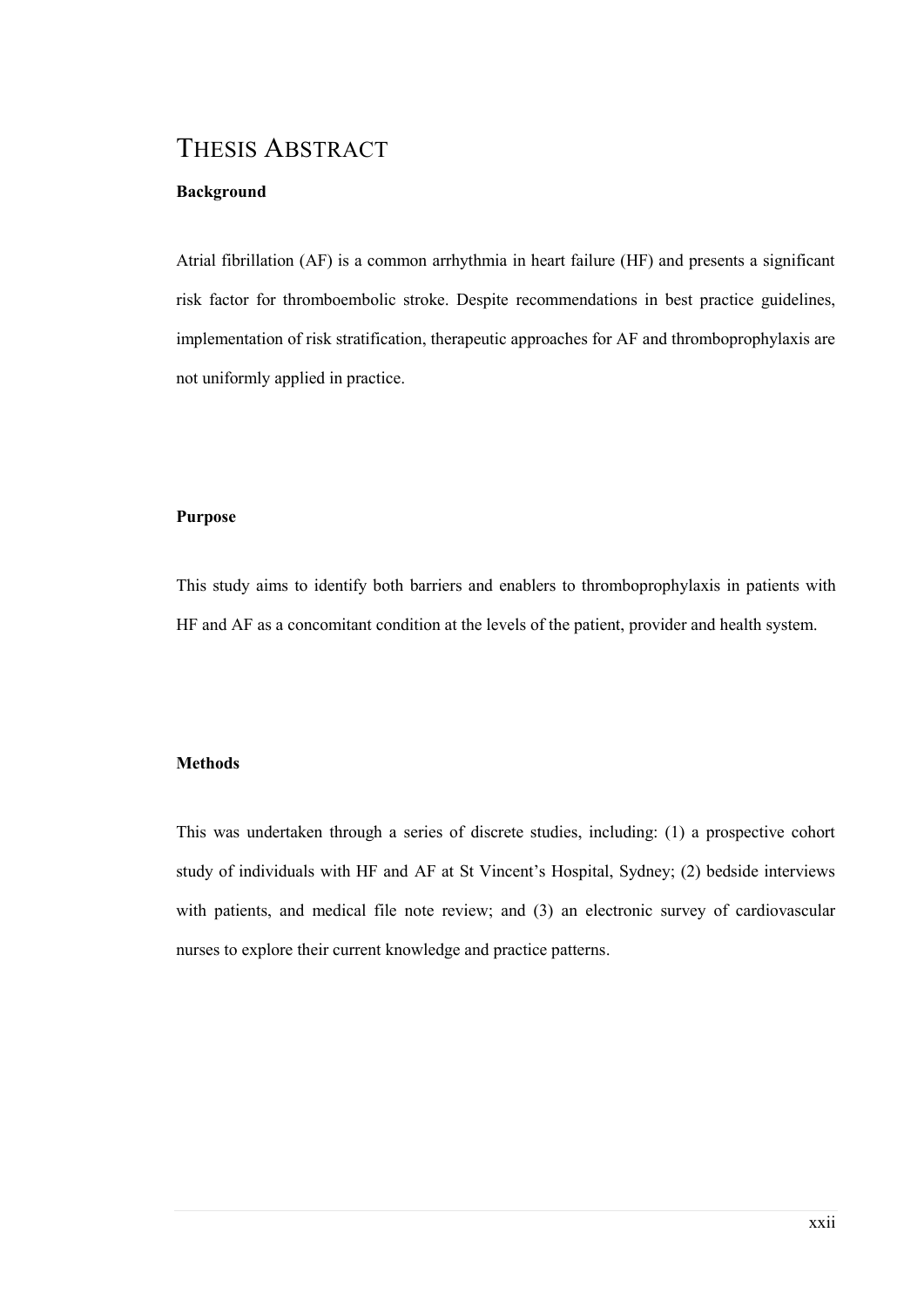#### **Results**

**Patient level:** Results of this research demonstrate that patient choice and preference were important factors in thromboprophylaxis decisions, including treatment burden, unfavorable or intolerable side effects and patient refusal. Facilitators to successful prescription and adherence were caregiver support, reminders and routine, self-testing and the use of technology. At a **health system level**, financial barriers included cost of travel; medication cost and reimbursement were important considerations.

**Provider level:** Survey findings revealed mixed levels of education on AF, stroke risk, anticoagulation and health behavior modification. The  $CHA<sub>2</sub>DS<sub>2</sub>VASc$  and  $HAS-BLED$  risk stratification tools were reported to be underused. Nurses reported key barriers to anticoagulation to include; fears of patients falling, fears of poor adherence to medication taking and routine monitoring. Additionally, patient self-monitoring and self-management were reported to be underutilized. Cardiovascular nurses reported their key role to be counselling and advising patients on therapy regimens. Anticoagulant-drug interaction knowledge was generally poor. From the medical file note review, clinician reticence included fear of falls, frailty, age, fear of bleeding and the challenges of multi-morbidity. Psychological factors included psychiatric illness, cognitive impairment and depression. Social barriers included homelessness and the absence of a caregiver or lack of caregiver assistance. The cohort study revealed that 66% of participants were prescribed an anticoagulant at discharge from hospital. Self-reported self-care behavior and 'not for CPR' were associated with not receiving anticoagulation at discharge. Whilst statistical significance was not achieved, those who were assessed as frail or having greater comorbidity, were less likely to receive anticoagulation at discharge from hospital.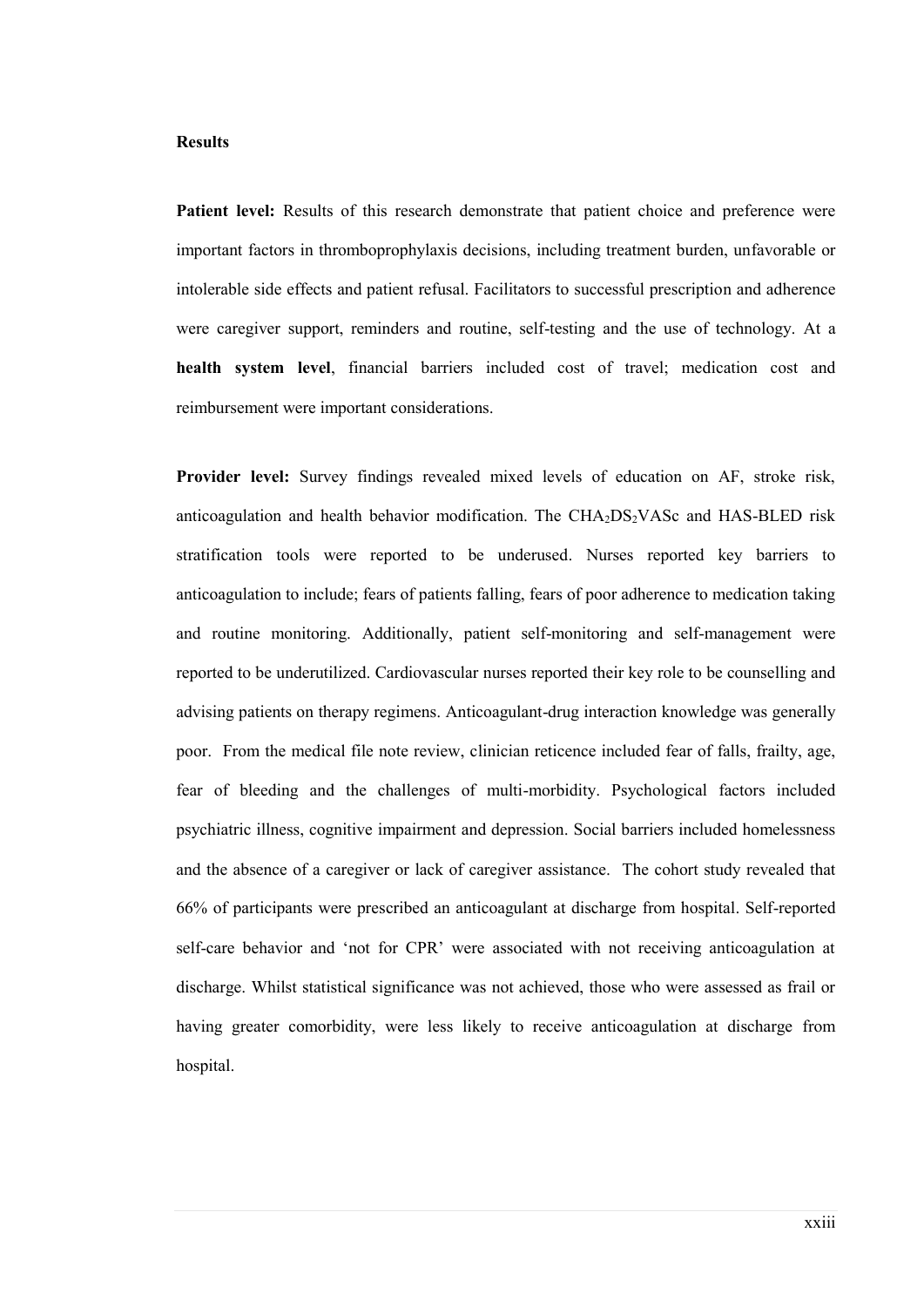#### **Recommendations**

1. Treatment decisions must be tailored to meet the needs of individuals, whilst balanced in the context of the best available evidence.

2. There is need to formalize the role of the caregiver in the management of AF and CHF.

3. Improved focus on AF within existing chronic care programs is warranted, given the aging population.

4. Developing quality patient education materials and self-management strategies are key priority areas for enhancing sustainable models of care.

5. There is scope for improvement in nurses' knowledge and practice in contemporary AF management.

6. Patient preference, choice and attributes must be considered when making complex thromboprophylaxis treatment decisions.